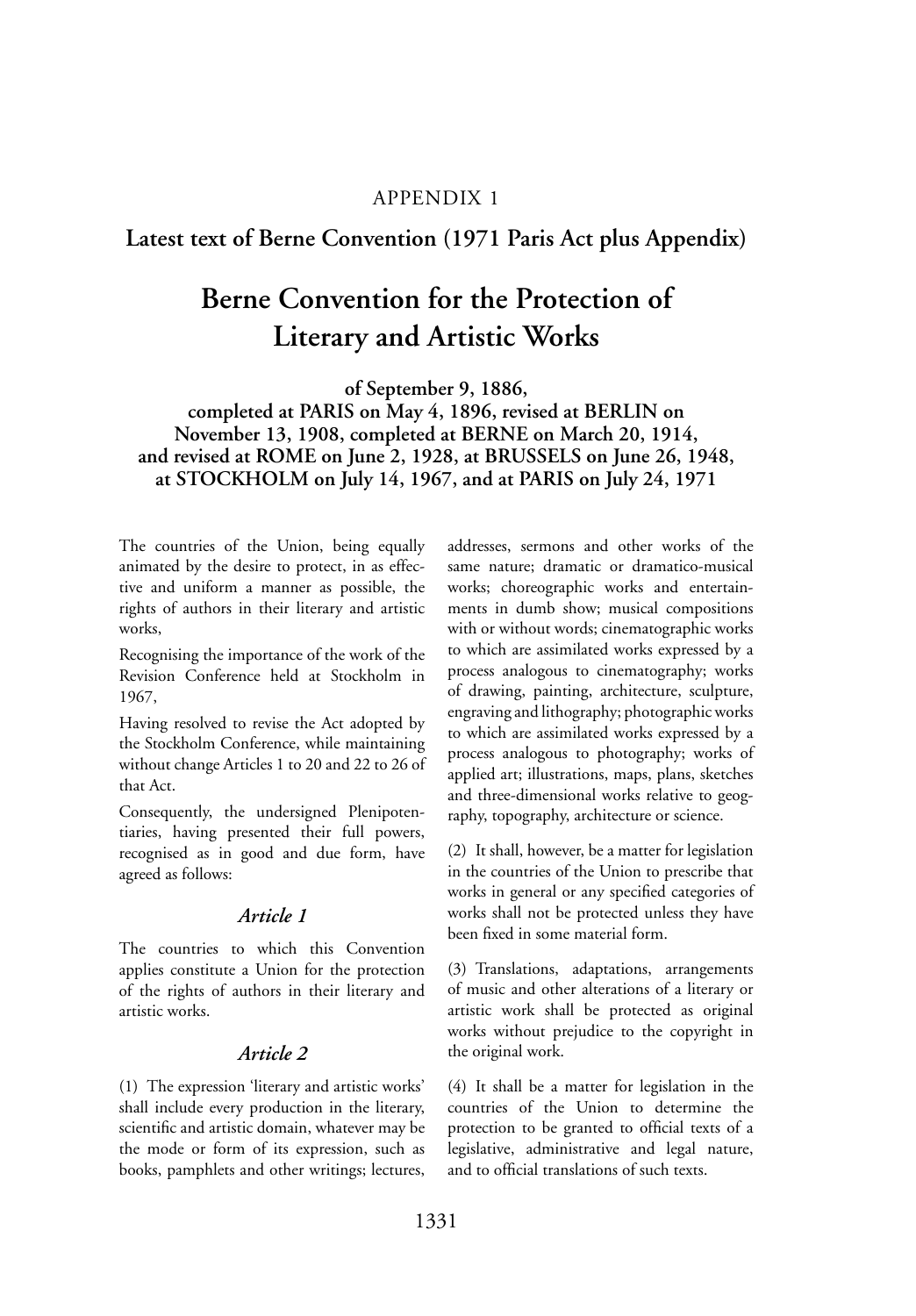(5) Collections of literary or artistic works such as encyclopaedias and anthologies which, by reason of the selection and arrangement of their contents, constitute intellectual creations shall be protected as such, without prejudice to the copyright in each of the works forming part of such collections.

(6) The works mentioned in this Article shall enjoy protection in all countries of the Union. This protection shall operate for the benefit of the author and his successors in title.

(7) Subject to the provisions of Article 7(4) of this Convention, it shall be a matter for legislation in the countries of the Union to determine the extent of the application of their laws to works of applied art and industrial designs and models, as well as the conditions under which such works, designs and models shall be protected. Works protected in the country of origin solely as designs and models shall be entitled in another country of the Union only to such special protection as is granted in that country to designs and models; however, if no such special protection is granted in that country, such works shall be protected as artistic works.

(8) The protection of this Convention shall not apply to news of the day or to miscellaneous facts having the character of mere items of press information.

#### *Article 2bis*

(1) It shall be a matter for legislation in the countries of the Union to exclude, wholly or in part, from the protection provided by the preceding Article political speeches and speeches delivered in the course of legal proceedings.

(2) It shall also be a matter for legislation in the countries of the Union to determine the conditions under which lectures, addresses and other works of the same nature which are delivered in public may be reproduced by the press, broadcast, communicated to the public by wire and made the subject of public communication as envisaged in Article 11*bis*(1) of this Convention, when such use is justified by the informatory purpose.

(3) Nevertheless, the author shall enjoy the

exclusive right of making a collection of his works mentioned in the preceding paragraphs.

#### *Article 3*

(1) The protection of this Convention shall apply to:

- (a) authors who are nationals of one of the countries of the Union, for their works, whether published or not;
- (b) authors who are not nationals of one of the countries of the Union, for their works first published in one of those countries, or simultaneously in a country outside the Union and in a country of the Union.

(2) Authors who are not nationals of one of the countries of the Union but who have their habitual residence in one of them shall, for the purposes of this Convention, be assimilated to nationals of that country.

(3) The expression 'published works' means works published with the consent of their authors, whatever may be the means of manufacture of the copies, provided that the availability of such copies has been such as to satisfy the reasonable requirements of the public, having regard to the nature of the work. The performance of a dramatic, dramatico-musical, cinematographic or musical work, the public recitation of a literary work, the communication by wire or the broadcasting of literary or artistic works, the exhibition of a work of art and the construction of a work of architecture shall not constitute publication.

(4) A work shall be considered as having been published simultaneously in several countries if it has been published in two or more countries within thirty days of its first publication.

#### *Article 4*

The protection of this Convention shall apply, even if the conditions of Article 3 are not fulfilled, to:

- (a) authors of cinematographic works the maker of which has his headquarters or habitual residence in one of the countries of the Union;
- (b) authors of works of architecture erected in a country of the Union or of other artistic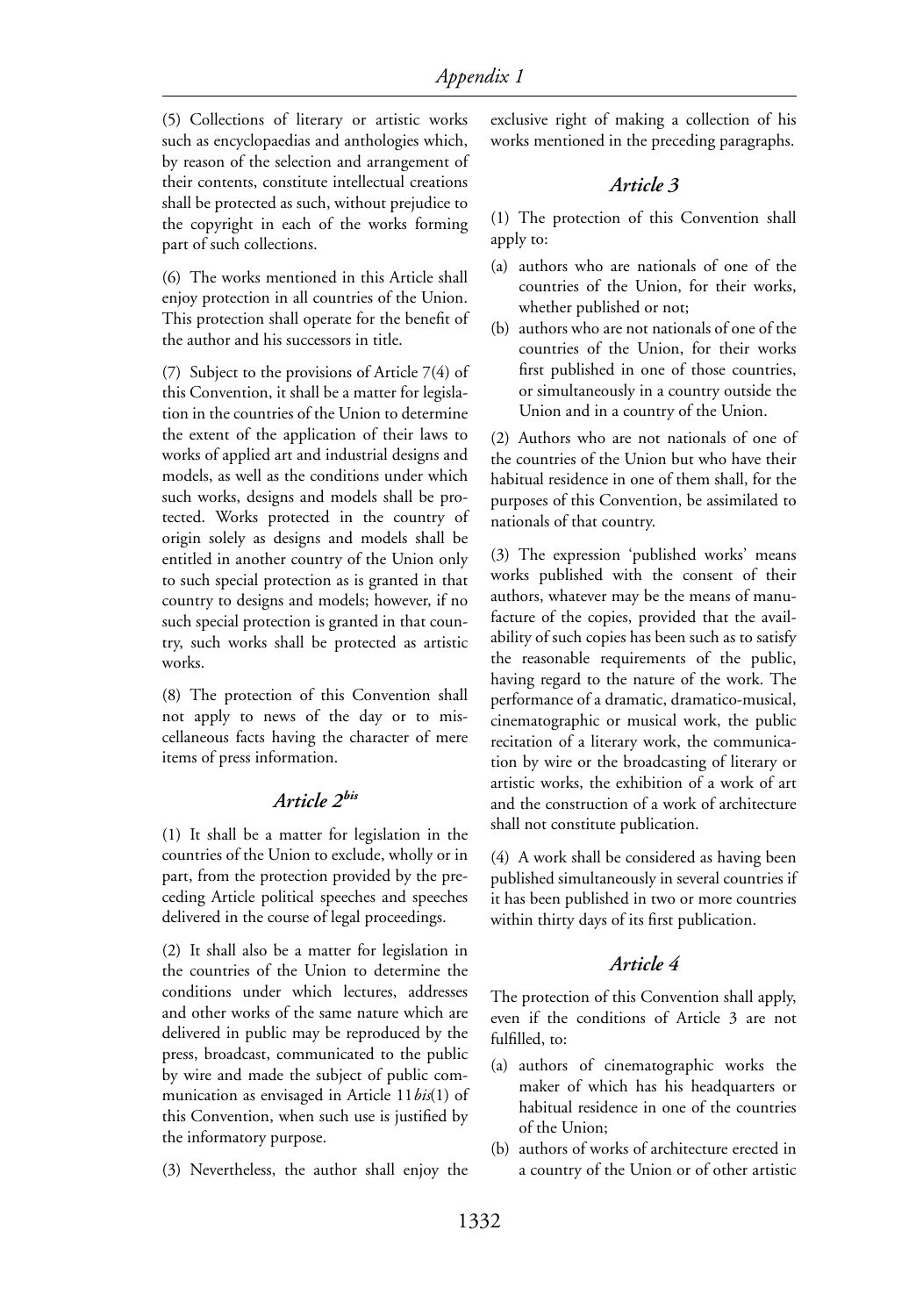works incorporated in a building or other structure located in a country of the Union.

#### *Article 5*

(1) Authors shall enjoy, in respect of works for which they are protected under this Convention, in countries of the Union other than the country of origin, the rights which their respective laws do now or may hereafter grant to their nationals, as well as the rights specially granted by this Convention.

(2) The enjoyment and the exercise of these rights shall not be subject to any formality; such enjoyment and such exercise shall be independent of the existence of protection in the country of origin of the work. Consequently, apart from the provisions of this Convention, the extent of protection, as well as the means of redress afforded to the author to protect his rights, shall be governed exclusively by the laws of the country where protection is claimed.

(3) Protection in the country of origin is governed by domestic law. However, when the author is not a national of the country of origin of the work for which he is protected under this Convention, he shall enjoy in that country the same rights as national authors.

(4) The country of origin shall be considered to be:

- (a) in the case of works first published in a country of the Union, that country; in the case of works published simultaneously in several countries of the Union which grant different terms of protection, the country whose legislation grants the shortest term of protection;
- (b) in the case of works published simultaneously in a country outside the Union and in a country of the Union, the latter country;
- (c) in the case of unpublished works or of works first published in a country outside the Union, without simultaneous publication in a country of the Union, the country of the Union of which the author is a national, provided that:

(i) when these are cinematographic

works the maker of which has his headquarters or his habitual residence in a country of the Union, the country of origin shall be that country, and

(ii) when these are works of architecture erected in a country of the Union or other artistic works incorporated in a building or other structure located in a country of the Union, the country of origin shall be that country.

# *Article 6*

(1) Where any country outside the Union fails to protect in an adequate manner the works of authors who are nationals of one of the countries of the Union, the latter country may restrict the protection given to the works of authors who are, at the date of the first publication thereof, nationals of the other country and are not habitually resident in one of the countries of the Union. If the country of first publication avails itself of this right, the other countries of the Union shall not be required to grant to works thus subjected to special treatment a wider protection than that granted to them in the country of first publication.

(2) No restrictions introduced by virtue of the preceding paragraph shall affect the rights which an author may have acquired in respect of a work published in a country of the Union before such restrictions were put into force.

(3) The countries of the Union which restrict the grant of copyright in accordance with this Article shall give notice thereof to the Director General of the World Intellectual Property Organisation (hereinafter designated as 'the Director General') by a written declaration specifying the countries in regard to which protection is restricted, and the restrictions to which rights of authors who are nationals of those countries are subjected. The Director General shall immediately communicate this declaration to all the countries of the Union.

# *Article 6bis*

(1) Independently of the author's economic rights, and even after the transfer of the said rights, the author shall have the right to claim authorship of the work and to object to any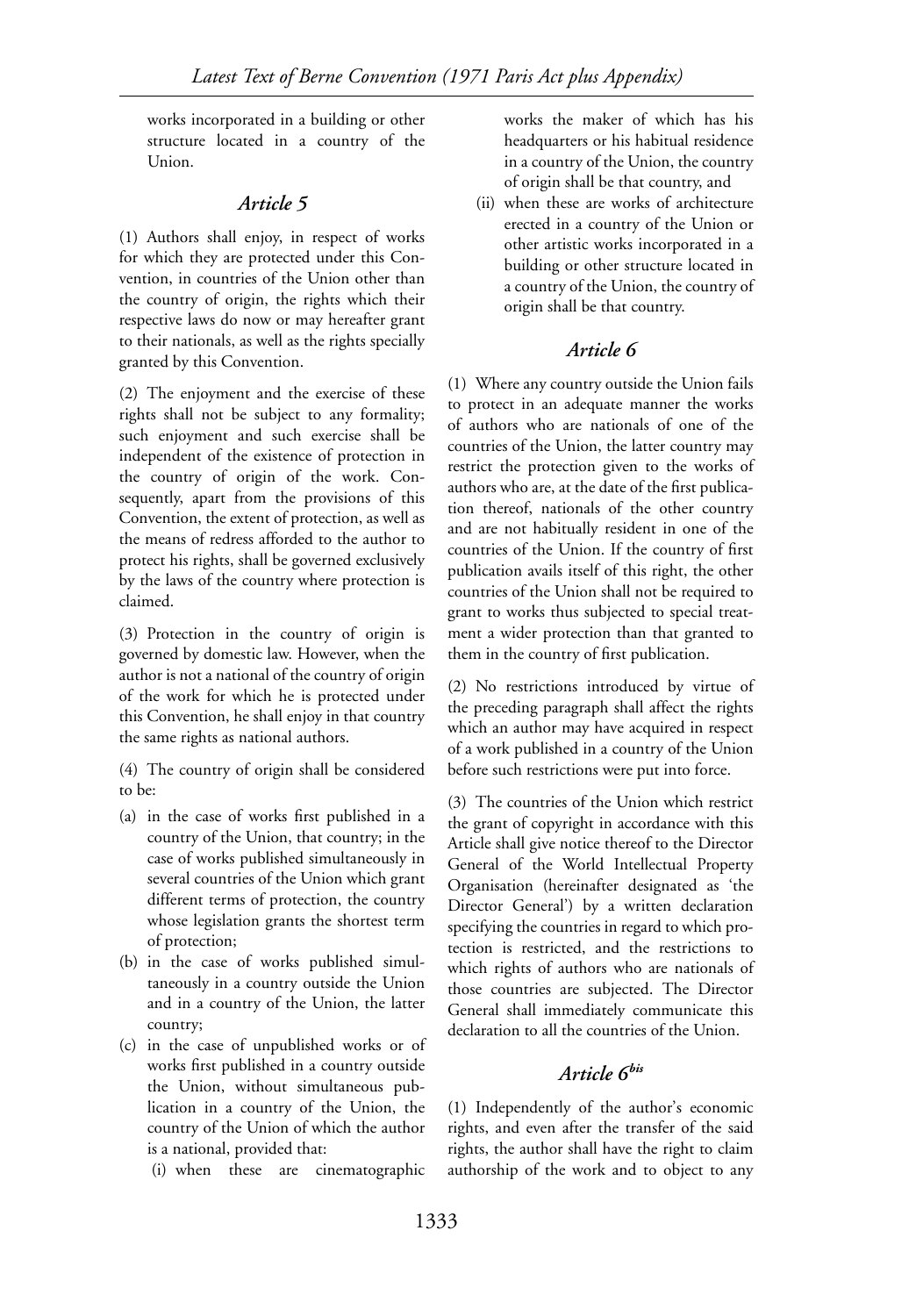distortion, mutilation or other modification of, or other derogatory action in relation to, the said work, which would be prejudicial to his honour or reputation.

(2) The rights granted to the author in accordance with the preceding paragraph shall, after his death, be maintained, at least until the expiry of the economic rights, and shall be exercisable by the persons or institutions authorised by the legislation of the country where protection is claimed. However, those countries whose legislation, at the moment of their ratification of or accession to this Act, does not provide for the protection after the death of the author of all the rights set out in the preceding paragraph may provide that some of these rights may, after his death, cease to be maintained.

(3) The means of redress for safeguarding the rights granted by this Article shall be governed by the legislation of the country where protection is claimed.

#### *Article 7*

(1) The term of protection granted by this Convention shall be the life of the author and fifty years after his death.

(2) However, in the case of cinematographic works, the countries of the Union may provide that the term of protection shall expire fifty years after the work has been made available to the public with the consent of the author, or, failing such an event within fifty years from the making of such a work, fifty years after the making.

(3) In the case of anonymous or pseudonymous works, the terms of protection granted by this Convention shall expire fifty years after the work has been lawfully made available to the public. However, when the pseudonym adopted by the author leaves no doubt as to his identity, the term of protection shall be that provided in paragraph (1). If the author of an anonymous or pseudonymous work discloses his identity during the above-mentioned period, the term of protection applicable shall be that provided in paragraph (1). The countries of the Union shall not be required to protect anonymous or pseudonymous works in respect of which it is reasonable to presume that their author has been dead for fifty years.

(4) It shall be a matter for legislation in the countries of the Union to determine the term of protection of photographic works and that of works of applied art in so far as they are protected as artistic works; however, this term shall last at least until the end of a period of twenty-five years from the making of such a work.

(5) The term of protection subsequent to the death of the author and the terms provided by paragraphs (2), (3) and (4) shall run from the date of death or of the event referred to in those paragraphs, but such terms shall always be deemed to begin on the first of January of the year following the death or such event.

(6) The countries of the Union may grant a term of protection in excess of those provided by the preceding paragraphs.

(7) Those countries of the Union bound by the Rome Act of this Convention which grant, in their national legislation in force at the time of signature of the present Act, shorter terms of protection than those provided for in the preceding paragraphs shall have the right to maintain such terms when ratifying or acceding to the present Act.

(8) In any case, the term shall be governed by the legislation of the country where protection is claimed; however, unless the legislation of that country otherwise provides, the term shall not exceed the term fixed in the country of origin of the work.

## *Article 7bis*

The provisions of the preceding Article shall also apply in the case of a work of joint authorship, provided that the terms measured from the death of the author shall be calculated from the death of the last surviving author.

#### *Article 8*

Authors of literary and artistic works protected by this Convention shall enjoy the exclusive right of making and of authorising the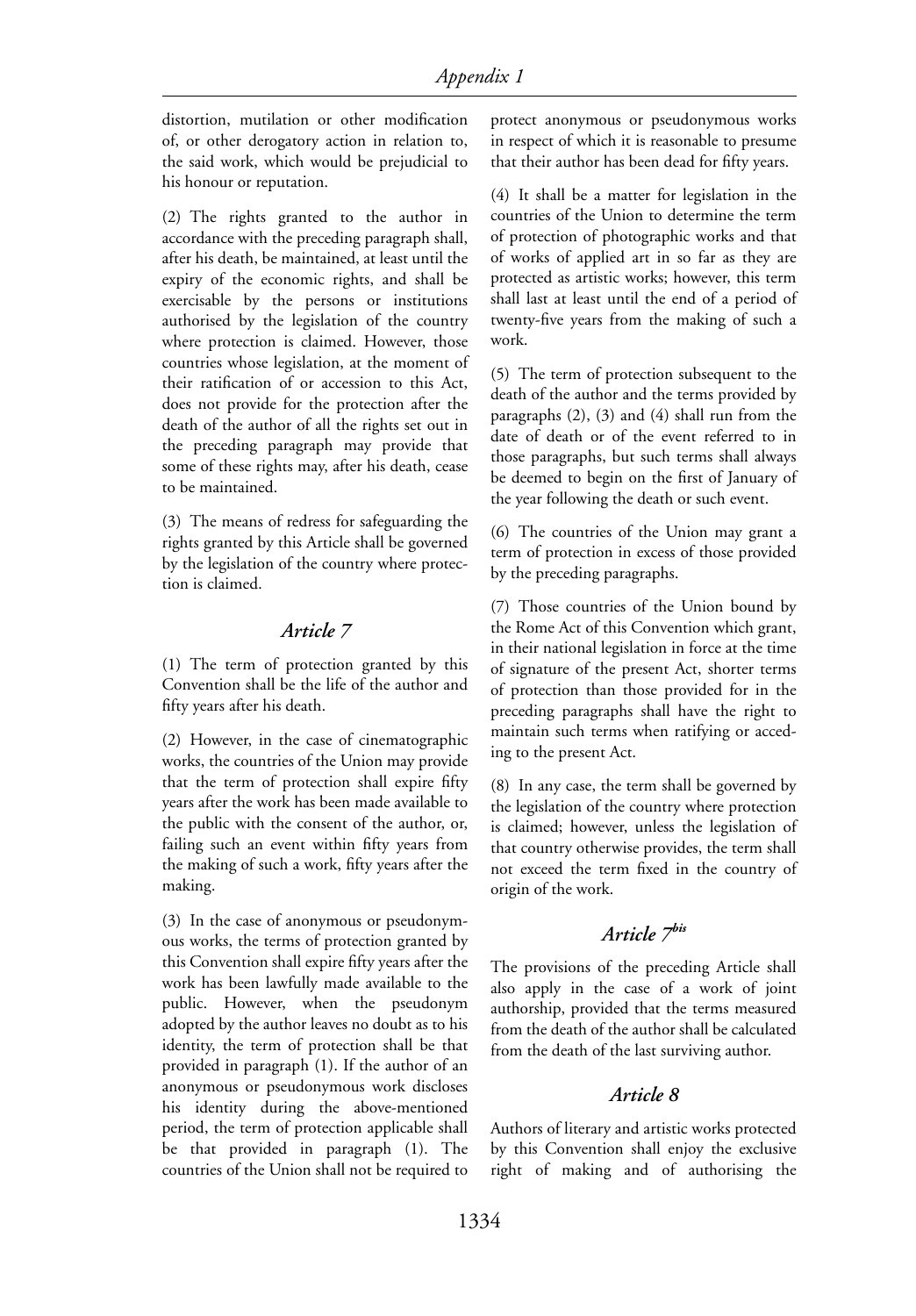translation of their works throughout the term of protection of their rights in the original works.

## *Article 9*

(1) Authors of literary and artistic works protected by this Convention shall have the exclusive right of authorising the reproduction of these works, in any manner or form.

(2) It shall be a matter for legislation in the countries of the Union to permit the reproduction of such works in certain special cases, provided that such reproduction does not conflict with a normal exploitation of the work and does not unreasonably prejudice the legitimate interests of the author.

(3) Any sound or visual recording shall be considered as a reproduction for the purposes of this Convention.

# *Article 10*

(1) It shall be permissible to make quotations from a work which has already been lawfully made available to the public, provided that their making is compatible with fair practice, and their extent does not exceed that justified by the purpose, including quotations from newspaper articles and periodicals in the form of press summaries.

(2) It shall be a matter for legislation in the countries of the Union, and for special agreements existing or to be concluded between them, to permit the utilisation, to the extent justified by the purpose, of literary or artistic works by way of illustration in publications, broadcasts or sound or visual recordings for teaching, provided such utilisation is compatible with fair practice.

(3) Where use is made of works in accordance with the preceding paragraphs of this Article, mention shall be made of the source, and of the name of the author if it appears thereon.

# *Article 10bis*

(1) It shall be a matter for legislation in the countries of the Union to permit the reproduction by the press, the broadcasting or the communication to the public by wire of articles published in newspapers or periodicals on current economic, political or religious topics, and of broadcast works of the same character, in cases in which the reproduction, broadcasting or such communication thereof is not expressly reserved. Nevertheless, the source must always be clearly indicated; the legal consequences of a breach of this obligation shall be determined by the legislation of the country where protection is claimed.

(2) It shall also be a matter for legislation in the countries of the Union to determine the conditions under which, for the purpose of reporting current events by means of photography, cinematography, broadcasting or communication to the public by wire, literary or artistic works seen or heard in the course of the event may, to the extent justified by the informatory purpose, be reproduced and made available to the public.

# *Article 11*

(1) Authors of dramatic, dramatico-musical and musical works shall enjoy the exclusive right of authorising:

- (i) the public performance of their works, including such public performance by any means or process;
- (ii) any communication to the public of the performance of their works.

(2) Authors of dramatic or dramatico-musical works shall enjoy, during the full term of their rights in the original works, the same rights with respect to translations thereof.

# *Article 11bis*

(1) Authors of literary and artistic works shall enjoy the exclusive right of authorising:

- (i) the broadcasting of their works or the communication thereof to the public by any other means of wireless diffusion of signs, sounds or images;
- (ii) any communication to the public by wire or by rebroadcasting of the broadcast of the work, when this communication is made by an organisation other than the original one;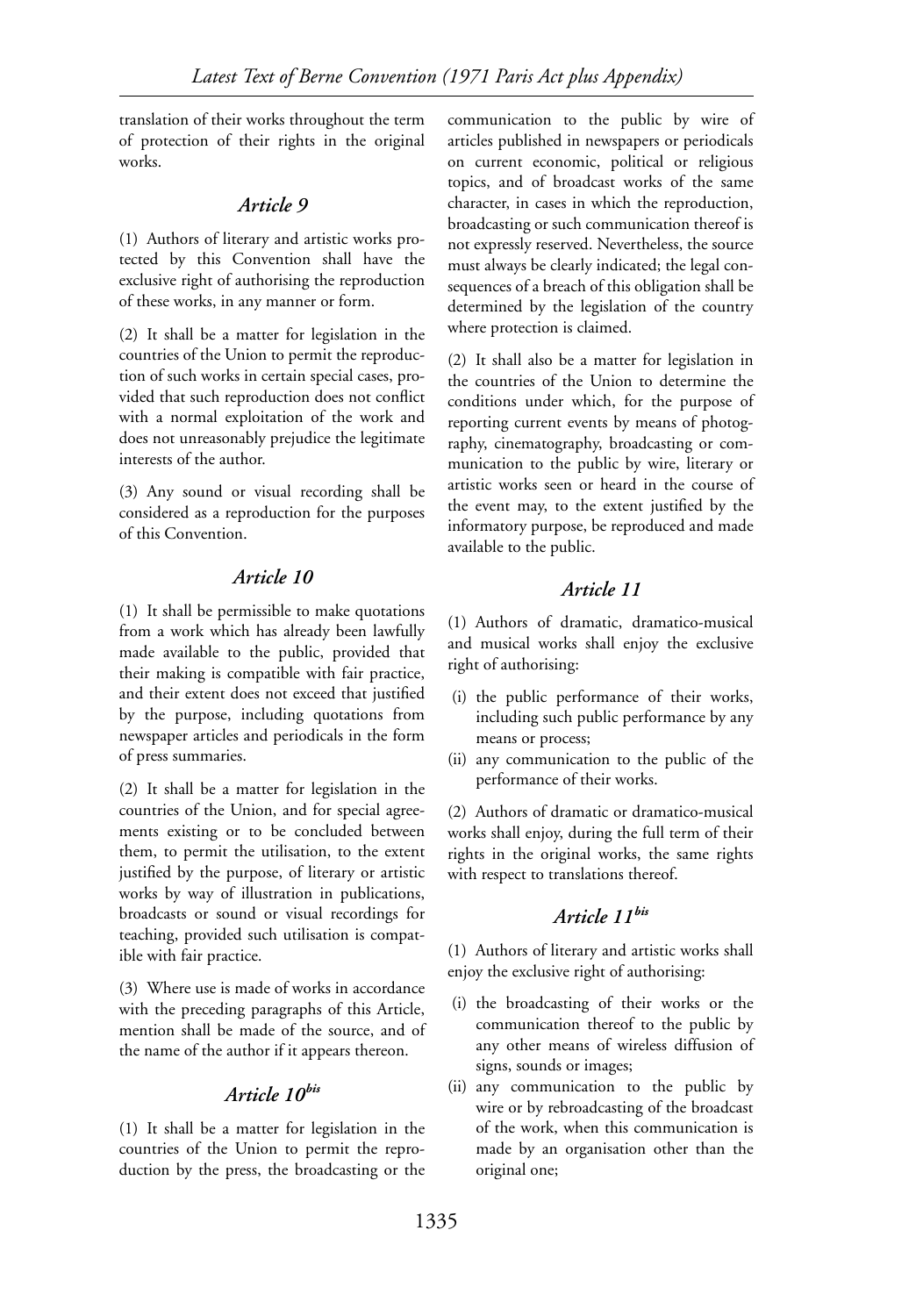(iii) the public communication by loudspeaker or any other analogous instrument transmitting, by signs, sounds or images, the broadcast of the work.

(2) It shall be a matter for legislation in the countries of the Union to determine the conditions under which the rights mentioned in the preceding paragraph may be exercised, but these conditions shall apply only in the countries where they have been prescribed. They shall not in any circumstances be prejudicial to the moral rights of the author, nor to his right to obtain equitable remuneration which, in the absence of agreement, shall be fixed by competent authority.

(3) In the absence of any contrary stipulation, permission granted in accordance with paragraph (1) of this Article shall not imply permission to record, by means of instruments recording sounds or images, the work broadcast. It shall, however, be a matter for legislation in the countries of the Union to determine the regulations for ephemeral recordings made by a broadcasting organisation by means of its own facilities and used for its own broadcasts. The preservation of these recordings in official archives may, on the ground of their exceptional documentary character, be authorised by such legislation.

## *Article 11ter*

(1) Authors of literary works shall enjoy the exclusive right of authorising:

- (i) the public recitation of their words, including such public recitation by any means or process;
- (ii) any communication to the public of the recitation of their works.

(2) Authors of literary works shall enjoy, during the full term of their rights in the original works, the same rights with respect to translations thereof.

#### *Article 12*

Authors of literary or artistic works shall enjoy the exclusive right of authorising adaptations, arrangements and other alterations of their works.

# *Article 13*

(1) Each country of the Union may impose for itself reservations and conditions on the exclusive right granted to the author of a musical work and to the author of any words, the recording of which together with the musical work has already been authorised by the latter, to authorise the sound recording of that musical work, together with such words, if any; but all such reservations and conditions shall apply only in the countries which have imposed them and shall not, in any circumstances, be prejudicial to the rights of these authors to obtain equitable remuneration which, in the absence of agreement, shall be fixed by competent authority.

(2) Recordings of musical works made in a country of the Union in accordance with Article 13(3) of the Conventions signed at Rome on 2 June 1928, and at Brussels on 26 June 1948, may be reproduced in that country without the permission of the author of the musical work until a date two years after that country becomes bound by this Act.

(3) Recordings made in accordance with paragraphs (1) and (2) of this Article and imported without permission from the parties concerned into a country where they are treated as infringing recordings shall be liable to seizure.

#### *Article 14*

(1) Authors of literary or artistic works shall have the exclusive right of authorising:

- (i) the cinematographic adaptation and reproduction of these works, and the distribution of the works thus adapted or reproduced;
- (ii) the public performance and communication to the public by wire of the works thus adapted or reproduced.

(2) The adaptation into any other artistic form of a cinematographic production derived from literary or artistic works shall, without prejudice to the authorisation of the author of the cinematographic production, remain subject to the authorisation of the authors of the original works.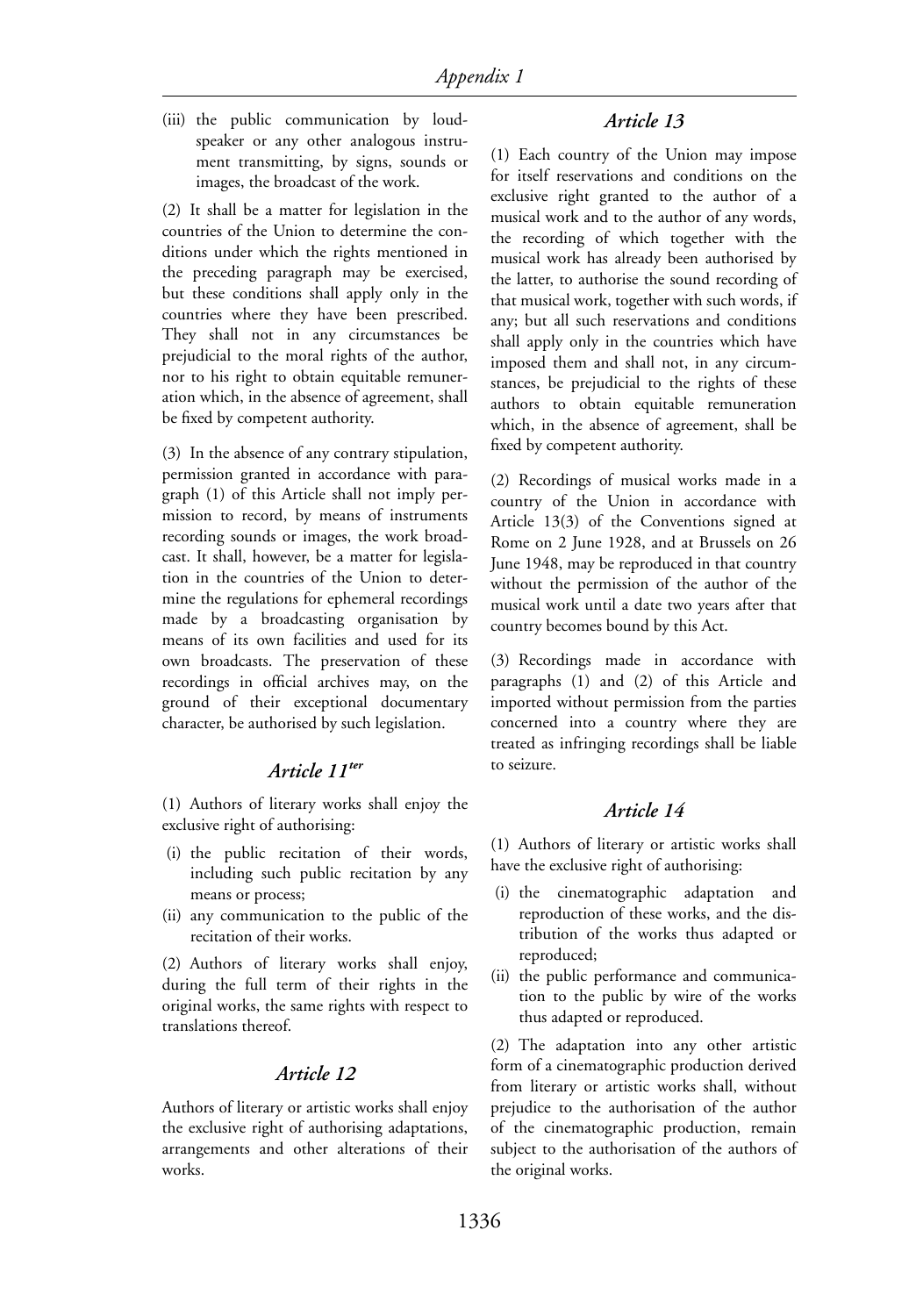(3) The provisions of Article 13(1) shall not apply.

# *Article 14bis*

(1) Without prejudice to the copyright in any work which may have been adapted or reproduced, a cinematographic work shall be protected as an original work. The owner of copyright in a cinematographic work shall enjoy the same rights as the author of an original work, including the rights referred to in the preceding Article.

(2) (a) Ownership of copyright in a cinematographic work shall be a matter for legislation in a country where protection is claimed.

(b) However, in the countries of the Union which, by legislation, include among the owners of copyright in a cinematographic work authors who have brought contributions to the making of the work, such authors, if they have undertaken to bring such contributions, may not, in the absence of any contrary or special stipulation, object to the reproduction, distribution, public performance, communication to the public by wire, broadcasting or any other communication to the public, or to the subtitling or dubbing of texts, of the work.

(c) The question whether or not the form of the undertaking referred to above should, for the application of the preceding subparagraph (b), be in a written agreement or a written act of the same effect shall be a matter for the legislation of the country where the maker of the cinematographic work has his headquarters or habitual residence. However, it shall be a matter for the legislation of the country of the Union where protection is claimed to provide that the said undertaking shall be in a written agreement or a written act of the same effect. The countries whose legislation so provides shall notify the Director General by means of a written declaration, which will be immediately communicated by him to all the other countries of the Union.

(d) By 'contrary or special stipulation' is meant any restrictive condition which is relevant to the aforesaid undertaking.

(3) Unless the national legislation provides to the contrary, the provisions of paragraph (2)(b) above shall not be applicable to authors of scenarios, dialogues and musical works created for the making of the cinematographic work, or to the principal director thereof. However, those countries of the Union whose legislation does not contain rules providing for the application of the said paragraph (2)(b) to such director shall notify the Director General by means of a written declaration, which will be immediately communicated by him to all the other countries of the Union.

## *Article 14ter*

(1) The author, or after his death the persons or institutions authorised by national legislation, shall, with respect to original works of art and original manuscripts of writers and composers, enjoy the inalienable right to an interest in any sale of the work subsequent to the first transfer by the author of the work.

(2) The protection provided by the preceding paragraph may be claimed in a country of the Union only if legislation in the country to which the author belongs so permits, and to the extent permitted by the country where this protection is claimed.

(3) The procedure for collection and the amounts shall be matters for determination by national legislation.

#### *Article 15*

(1) In order that the author of a literary or artistic work protected by this Convention shall, in the absence of proof to the contrary, be regarded as such, and consequently be entitled to institute infringement proceedings in the countries of the Union, it shall be sufficient for his name to appear on the work in the usual manner. This paragraph shall be applicable even if this name is a pseudonym, where the pseudonym adopted by the author leaves no doubt as to his identity.

(2) The person or body corporate whose name appears on a cinematographic work in the usual manner shall, in the absence of proof to the contrary, be presumed to be the maker of the said work.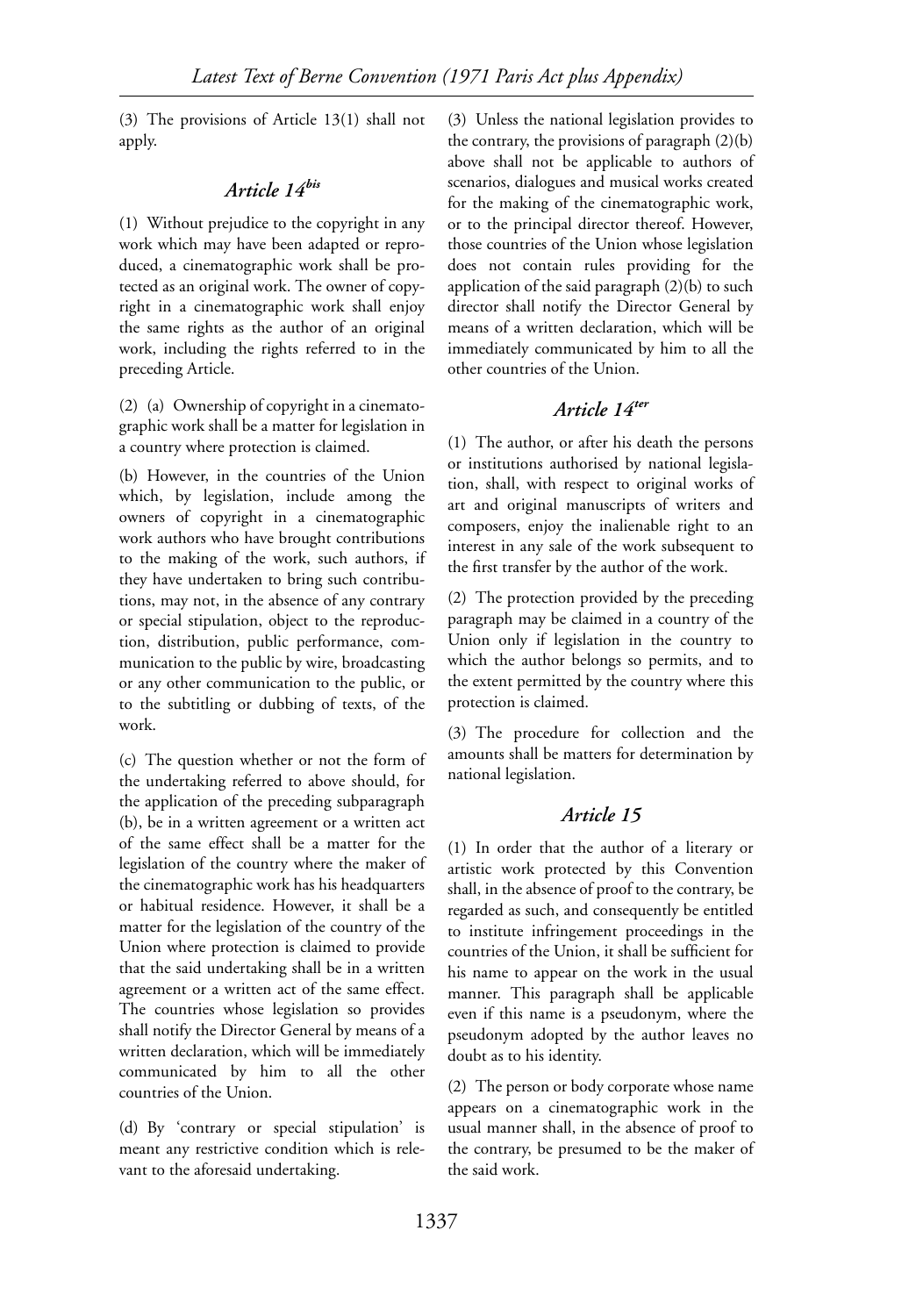#### (3) In the case of anonymous and pseudonymous works, other than those referred to in paragraph (1) above, the publisher whose name appears on the work shall, in the absence of proof to the contrary, be deemed to represent the author, and in this capacity he shall be entitled to protect and enforce the author's rights. The provisions of this paragraph shall cease to apply when the author reveals his identity and establishes his claim to authorship of the work.

(4) (a) In the case of unpublished works where the identity of the author is unknown, but where there is every ground to presume that he is a national of a country of the Union, it shall be a matter for legislation in that country to designate the competent authority which shall represent the author and shall be entitled to protect and enforce his rights in the countries of the Union.

(b) Countries of the Union which makes such designation under the terms of this provision shall notify the Director General by means of a written declaration giving full information concerning the authority thus designated. The Director General shall at once communicate this declaration to all other countries of the Union.

# *Article 16*

(1) Infringing copies of a work shall be liable to seizure in any country of the Union where the work enjoys legal protection.

(2) The provisions of the preceding paragraph shall also apply to reproductions coming from a country where the work is not protected, or has ceased to be protected.

(3) The seizure shall take place in accordance with the legislation of each country.

#### *Article 17*

The provisions of this Convention cannot in any way affect the right of the Government of each country of the Union to permit, to control, or to prohibit, by legislation or regulation, the circulation, presentation, or exhibition of any work or production in regard to which the competent authority may find it necessary to exercise that right.

#### *Article 18*

(1) This Convention shall apply to all works which, at the moment of its coming into force, have not yet fallen into the public domain in the country of origin through the expiry of the term of protection.

(2) If, however, through the expiry of the term of protection which was previously granted, a work has fallen into the public domain of the country where protection is claimed, that work shall not be protected anew.

(3) The application of this principle shall be subject to any provisions contained in special conventions to that effect existing or to be concluded between countries of the Union. In the absence of such provisions, the respective countries shall determine, each in so far as it is concerned, the conditions of application of this principle.

(4) The preceding provisions shall also apply in the case of new accessions to the Union and to cases in which protection is extended by the application of Article 7 or by the abandonment of reservations.

#### *Article 19*

The provisions of this Convention shall not preclude the making of a claim to the benefit of any greater protection which may be granted by legislation in a country of the Union.

#### *Article 20*

The Governments of the countries of the Union reserve the right to enter into special agreements among themselves, in so far as such agreements grant to authors more extensive rights than those granted by the Convention, or contain other provisions not contrary to this Convention. The provisions of existing agreements which satisfy these conditions shall remain applicable.

#### *Article 21*

(1) Special provisions regarding developing countries are included in the Appendix.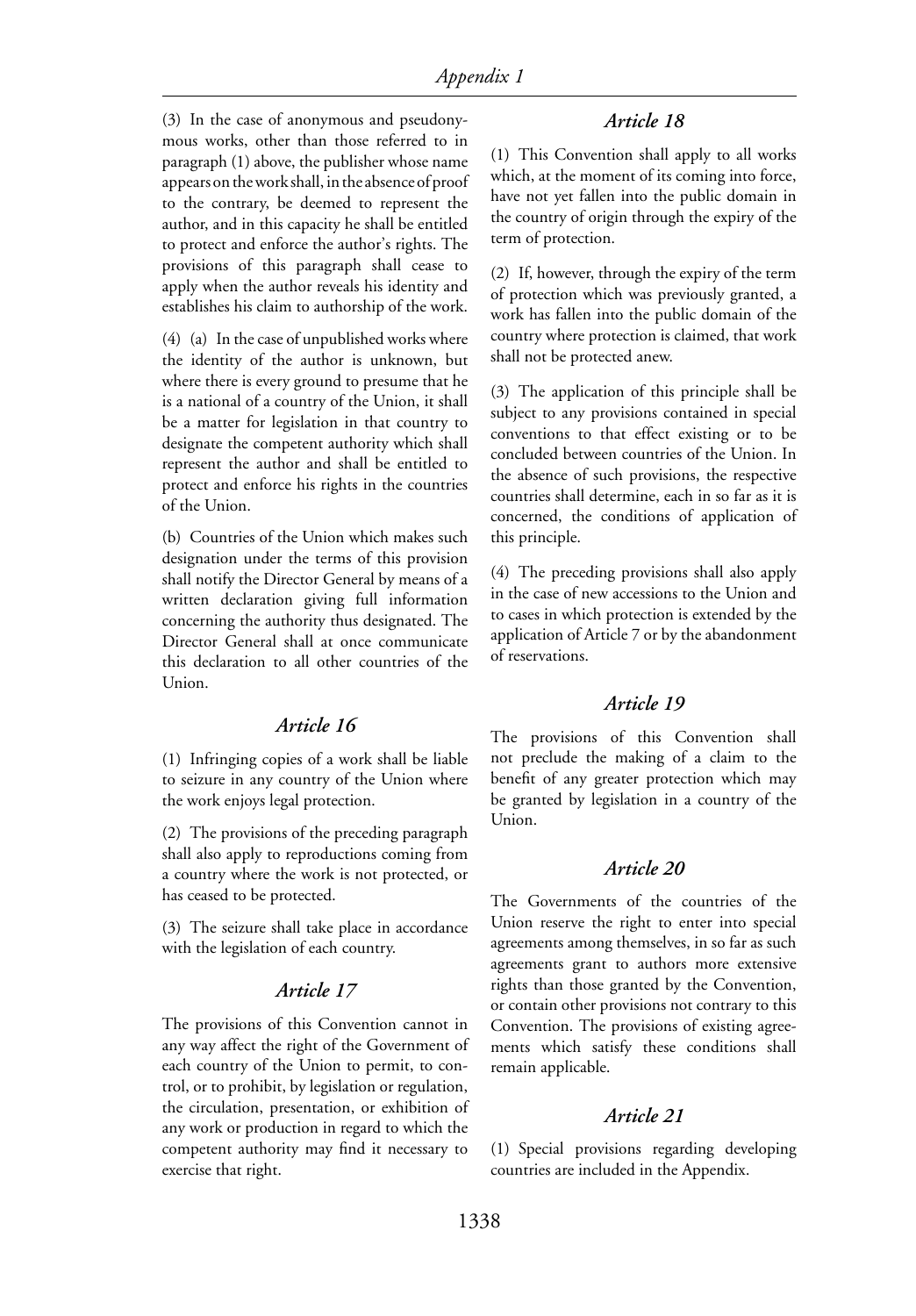(2) Subject to the provisions of Article 28(1)(b), the Appendix forms an integral part of this Act.

#### *Article 22*

(1) (a) The Union shall have an Assembly consisting of those countries of the Union which are bound by Articles 22 to 26.

(b) The Government of each country shall be represented by one delegate, who may be assisted by alternate delegates, advisers, and experts.

(c) The expenses of each delegation shall be borne by the Government which has appointed it.

(2) (a) The Assembly shall:

- (i) deal with all matters concerning the maintenance and development of the Union and the implementation of this Convention;
- (ii) give directions concerning the preparation for conferences of revision to the International Bureau of Intellectual Property (hereinafter designated as 'the International Bureau') referred to in the Convention Establishing the World Intellectual Property Organisation (hereinafter designed as 'the Organisation'), due account being taken of any comments made by those countries of the Union which are not bound by Articles 22 to 26;
- (iii) review and approve the reports and activities of the Director General of the Organisation concerning the Union, and give him all necessary instructions concerning matters within the competence of the Union;
- (iv) elect the members of the Executive Committee of the Assembly;
- (v) review and approve the reports and activities of its Executive Committee, and give instructions to such Committee;
- (vi) determine the programme and adopt the [triennial]\* biennial\*\* budget of the Union, and approve its final accounts;
- (vii) adopt the financial regulations of the Union;
- (viii) establish such committees of experts and working groups as may be necessary for the work of the Union;
- (ix) determine which countries not members of the Union and which intergovernmental and international non-governmental organisations shall be admitted to its meetings as observers;
- (x) adopt amendments to Articles 22 to 26;
- (xi) take any other appropriate action designed to further the objectives of the Union;
- (xii) exercise such other functions as are appropriate under this Convention;
- (xiii) subject to its acceptance, exercise such rights as are given to it in the Convention establishing the Organisation.

(b) With respect to matters which are of interest also to other Unions administered by the Organisation, the Assembly shall make its decisions after having heard the advice of the Coordination Committee of the Organisation.

(3) (a) Each country member of the Assembly shall have one vote.

(b) One-half of the countries members of the Assembly shall constitute a quorum.

(c) Notwithstanding the provisions of subparagraph (b), if, in any session, the number of countries represented is less than one-half but equal to or more than one-third of the countries members of the Assembly, the Assembly may make decisions but, with the exception of decisions concerning its own procedure, all such decisions shall take effect only if the following conditions are fulfilled. The International Bureau shall communicate the said decisions to the countries members of the Assembly which were not represented and shall invite them to express in writing their vote or abstention within a period of three months from the date of the communication. If, at the expiration of this period, the number of countries having thus expressed their vote or abstention attains the number of countries which was lacking for attaining the quorum in the session itself, such decisions shall take effect provided that at the same time the required majority still obtains.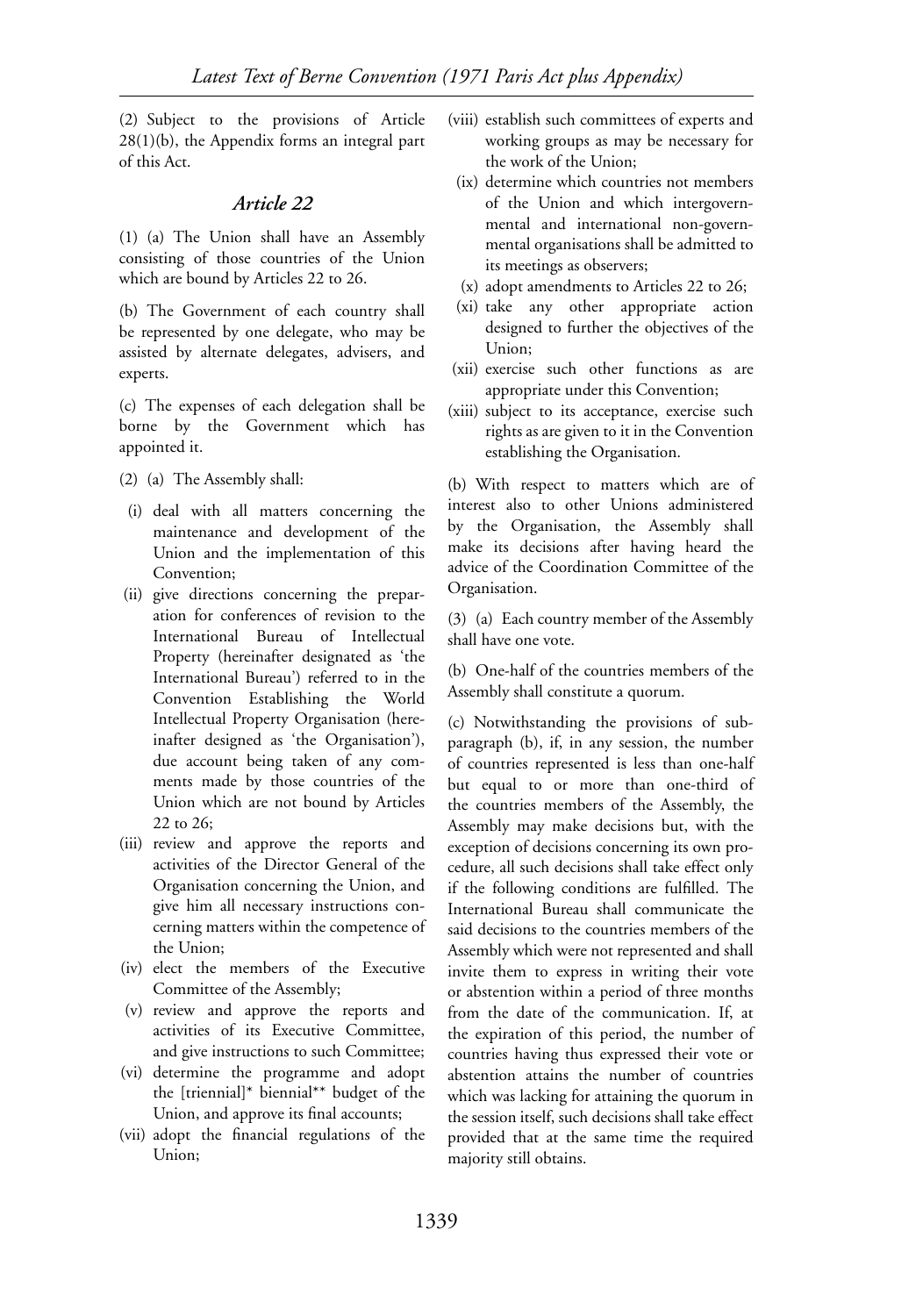(d) Subject to the provisions of Article 26(2), the decisions of the Assembly shall require twothirds of the votes cast.

(e) Abstentions shall not be considered as votes.

(f) A delegate may represent, and vote in the name of, one country only.

(g) Countries of the Union not members of the Assembly shall be admitted to its meetings as observers.

(4) (a) The Assembly shall meet once in every [third]\* second\*\* calendar year in ordinary session upon convocation by the Director General and, in the absence of exceptional circumstances, during the same period and at the same place as the General Assembly of the Organisation.

(b) The Assembly shall meet in extraordinary session upon convocation by the Director General, at the request of the Executive Committee or at the request of one-fourth of the countries members of the Assembly.

(5) The Assembly shall adopt its own rules of procedure.

#### *Article 23*

(1) The Assembly shall have an Executive Committee.

(2) (a) The Executive Committee shall consist of countries elected by the Assembly from among countries members of the Assembly. Furthermore, the country on whose territory the Organisation has its headquarters shall, subject to the provisions of Article 25(7)(b), have an *ex officio* seat on the Committee.

(b) The Government of each country member of the Executive Committee shall be represented by one delegate, who may be assisted by alternate delegates, advisers, and experts.

(c) The expenses of each delegation shall be borne by the Government which has appointed it.

(3) The number of countries members of the Executive Committee shall correspond to onefourth of the number of countries members of the Assembly. In establishing the number of seats to be filled, remainders after division by four shall be disregarded.

(4) In electing the members of the Executive Committee, the Assembly shall have due regard to an equitable geographical distribution and to the need for countries party to the Special Agreements which might be established in relation with the Union to be among the countries constituting the Executive Committee.

(5) (a) Each member of the Executive Committee shall serve from the close of the session of the Assembly which elected it to the close of the next ordinary session of the Assembly.

(b) Members of the Executive Committee may be re-elected, but not more than two-thirds of them.

(c) The Assembly shall establish the details of the rules governing the election and possible re-election of the members of the Executive Committee.

- (6) (a) The Executive Committee shall:
- (i) prepare the draft agenda of the Assembly
- (ii) submit proposals to the Assembly respecting the draft programme and [triennial]\* biennial\*\* budget of the Union prepared by the Director General;
- [(iii) approve, within the limits of the programme and the triennial budget, the specific yearly budgets and programmes prepared by the Director General;]\*\*\*
- (iv) submit, with appropriate comments, to the Assembly the periodical reports of the Director General and the yearly audit reports of the accounts;
- (v) in accordance with the decisions of the Assembly and having regard to circumstances arising between two ordinary sessions of the Assembly, take all necessary measures to ensure the execution of the program of the Union by the Director General;
- (vi) perform such other functions as are allocated to it under this Convention.

(b) With respect to matters which are of interest also to other Unions administered by the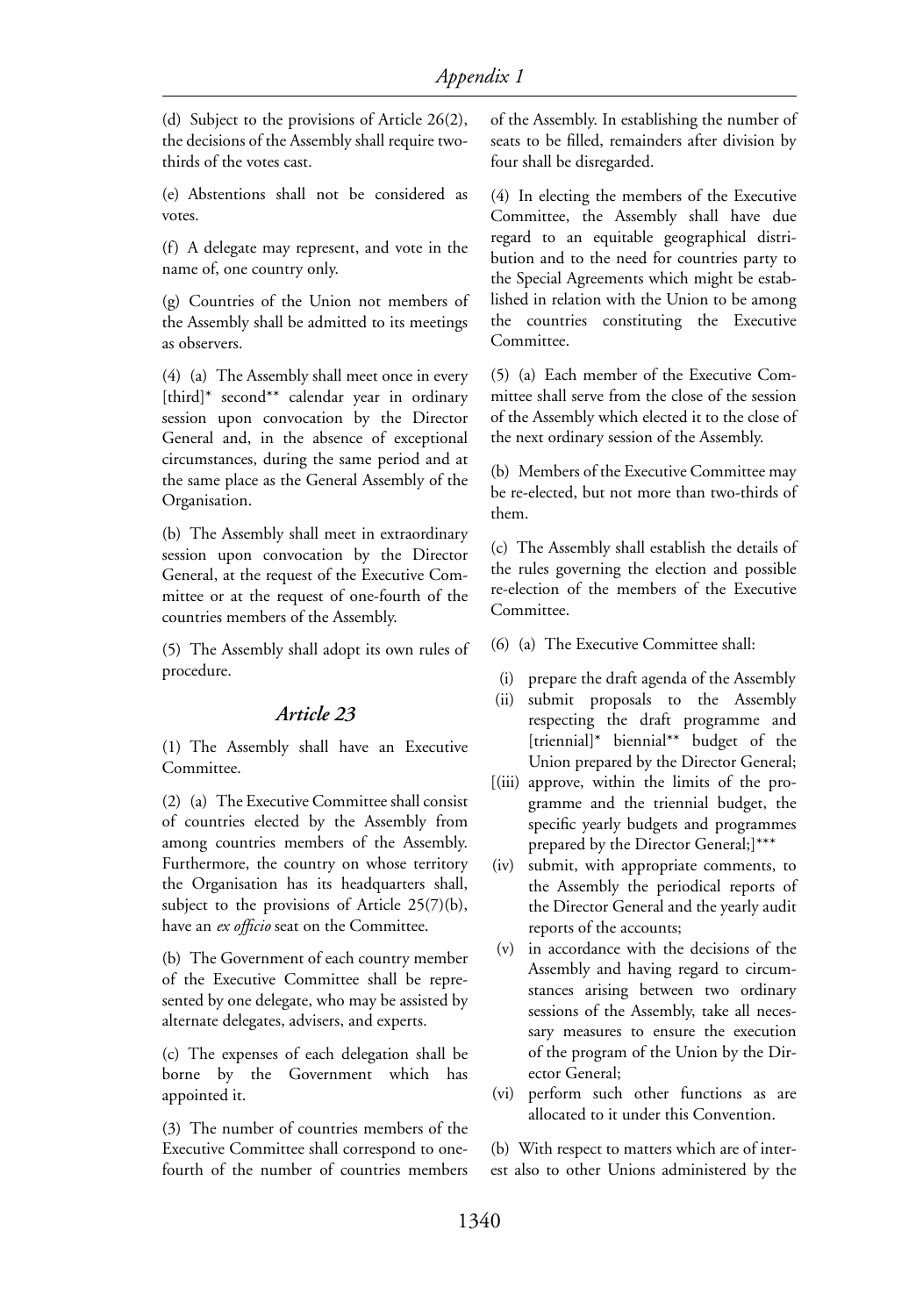Organisation, the Executive Committee shall make its decisions after having heard the advice of the Coordination Committee of the Organisation.

(7) (a) The Executive Committee shall meet once a year in ordinary session upon convocation by the Director General, preferably during the same period and at the same place as the Coordination Committee of the Organisation.

(b) The Executive Committee shall meet in extraordinary session upon convocation by the Director General, either on his own initiative, or at the request of its Chairman or one-fourth of its members.

(8) (a) Each country member of the Executive Committee shall have one vote.

(b) One-half of the members of the Executive Committee shall constitute a quorum.

(c) Decisions shall be made by a simple majority of the votes cast.

(d) Abstentions shall not be considered as votes.

(e) A delegate may represent, and vote in the name of, one country only.

(9) Countries of the Union not members of the Executive Committee shall be admitted to its meetings as observers.

(10) The Executive Committee shall adopt its own rules of procedure.

# *Article 24*

(1) (a) The administrative tasks with respect to the Union shall be performed by the International Bureau, which is a continuation of the Bureau of the Union united with the Bureau of the Union established by the International Convention for the Protection of Industrial Property.

(b) In particular, the International Bureau shall provide the secretariat of the various organs of the Union.

(c) The Director General of the Organisation shall be the chief executive of the Union and shall represent the Union.

(2) The International Bureau shall assemble and publish information concerning the protection of copyright. Each country of the Union shall promptly communicate to the International Bureau all new laws and official texts concerning the protection of copyright.

(3) The International Bureau shall publish a monthly periodical.

(4) The International Bureau shall, on request, furnish information to any country of the Union on matters concerning the protection of copyright.

(5) The International Bureau shall conduct studies, and shall provide services, designed to facilitate the protection of copyright.

(6) The Director General and any staff member designated by him shall participate, without the right to vote, in all meetings of the Assembly, the Executive Committee and any other committee of experts or working group. The Director General, or a staff member designated by him, shall be *ex officio* secretary of these bodies.

(7) (a) The International Bureau shall, in accordance with the directions of the Assembly and in cooperation with the Executive Committee, make the preparations for the conferences of revision of the provisions of the Convention other than Articles 22 to 26.

(b) The International Bureau may consult with inter-governmental and international non-governmental organisations concerning preparations for conferences of revision.

(c) The Director General and persons designated by him shall take part, without the right to vote, in the discussions at these conferences.

(8) The International Bureau shall carry out any other tasks assigned to it.

# *Article 25*

(1) (a) The Union shall have a budget.

(b) The budget of the Union shall include the income and expenses proper to the Union, its contribution to the budget of expenses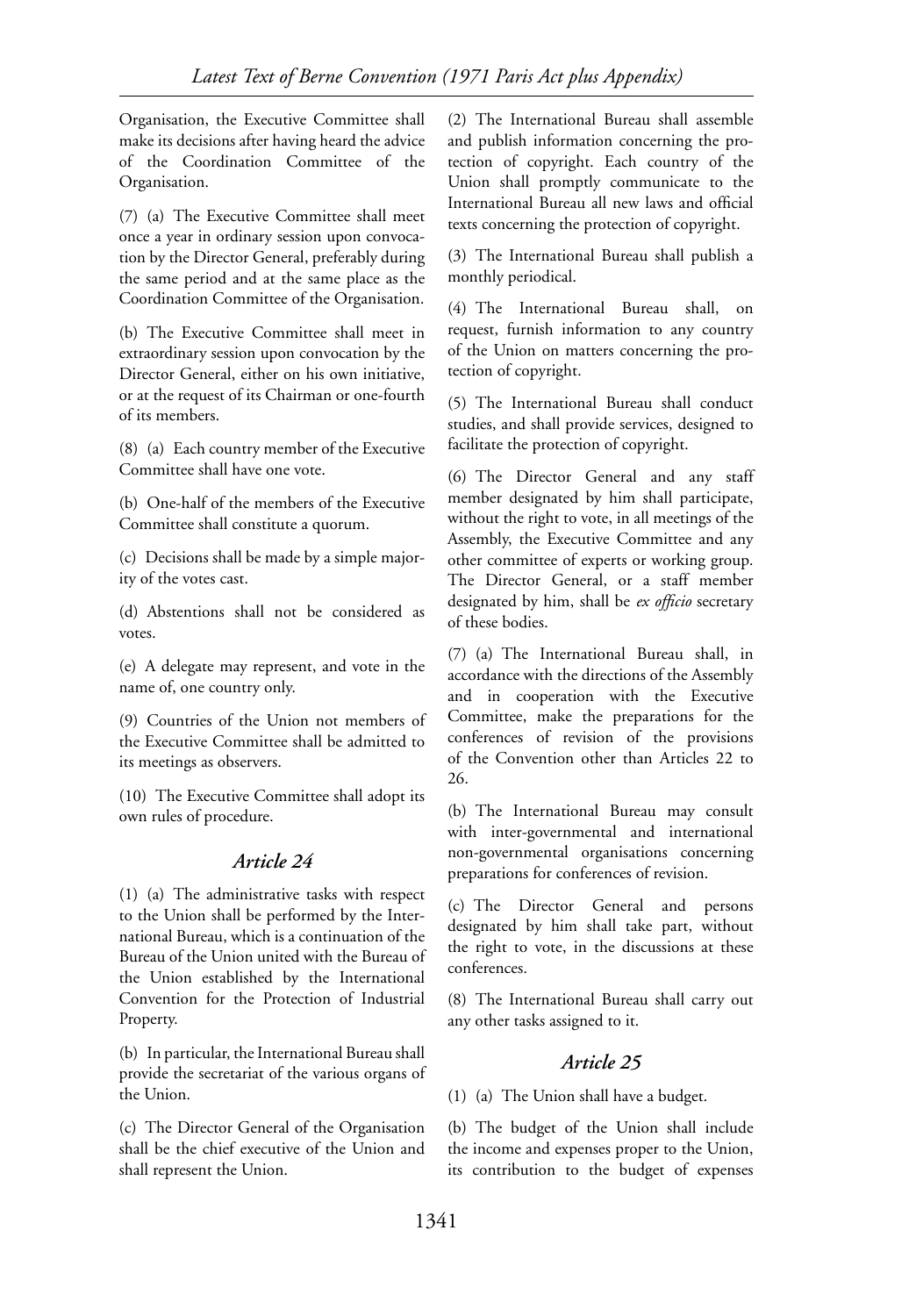common to the Unions, and, where applicable, the sum made available to the budget of the Conference of the Organisation.

(c) Expenses not attributable exclusively to the Union but also to one or more other Unions administered by the Organisation shall be considered as expenses common to the Unions. The share of the Union in such common expenses shall be in proportion to the interest the Union has in them.

(2) The budget of the Union shall be established with due regard to the requirements of coordination with the budgets of the other Unions administered by the Organisation.

(3) The budget of the Union shall be financed from the following sources:

- (i) contributions of the countries of the Union;
- (ii) fees and charges due for services performed by the International Bureau in relation to the Union;
- (iii) sale of, or royalties on, the publications of the International Bureau concerning the Union;
- (iv) gifts, bequests, and subventions;
- (v) rents, interests, and other miscellaneous income.

(4) (a) For the purpose of establishing its contribution towards the budget, each country of the Union shall belong to a class, and shall pay its annual contributions on the basis of a number of units fixed as follows:

| Class I   | 25 |
|-----------|----|
| Class II  | 20 |
| Class III | 15 |
| Class IV  | 10 |
| Class V   | 5  |
| Class VI  | 3  |
| Class VII | 1  |
|           |    |

(b) Unless it has already done so, each country shall indicate, concurrently with depositing its instrument of ratification or accession, the class to which it wishes to belong. Any country may change class. If it chooses a lower class, the country must announce it to the Assembly at one of its ordinary sessions. Any such change shall take effect at the beginning of the calendar year following the session.

(c) The annual contribution of each country shall be an amount in the same proportion to the total sum to be contributed to the annual budget of the Union by all countries as the number of its units is to the total of the units of all contributing countries.

(d) Contributions shall become due on the first of January of each year.

(e) A country which is in arrears in the payment of its contributions shall have no vote in any of the organs of the Union of which it is a member if the amount of its arrears equals or exceeds the amount of the contributions due from it for the preceding two full years. However, any organ of the Union may allow such a country to continue to exercise its vote in that organ if, and as long as, it is satisfied that the delay in payment is due to exceptional and unavoidable circumstances.

(f) If the budget is not adopted before the beginning of a new financial period, it shall be at the same level as the budget of the previous year, in accordance with the financial regulations.

(5) The amount of the fees and charges due for services rendered by the International Bureau in relation to the Union shall be established, and shall be reported to the Assembly and the Executive Committee, by the Director General.

(6) (a) The Union shall have a working capital fund which shall be constituted by a single payment made by each country of the Union. If the fund becomes insufficient, an increase shall be decided by the Assembly.

(b) The amount of the initial payment of each country to the said fund or of its participation in the increase thereof shall be a proportion of the contribution of that country for the year in which the fund is established or the increase decided.

(c) The proportion and the terms of payment shall be fixed by the Assembly on the proposal of the Director General and after it has heard the advice of the Coordination Committee of the Organisation.

(7) (a) In the headquarters agreement con-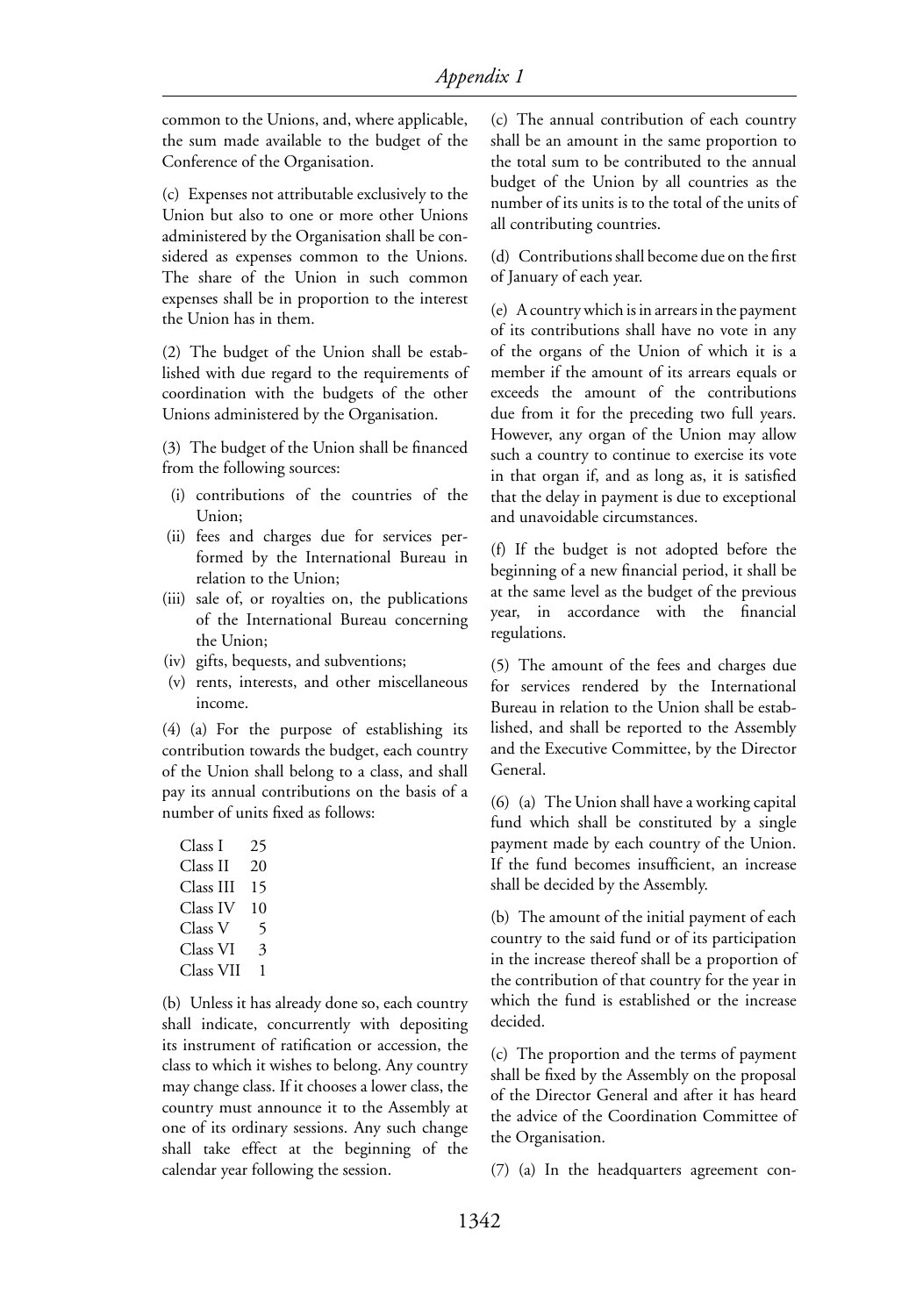cluded with the country on the territory of which the Organisation has its headquarters, it shall be provided that, whenever the working capital fund is insufficient, such country shall grant advances. The amount of these advances and the conditions on which they are granted shall be the subject of separate agreements, in each case, between such country and the Organisation. As long as it remains under the obligation to grant advances, such country shall have an *ex officio* seat on the Executive Committee.

(b) The country referred to in subparagraph (a) and the Organisation shall each have the right to denounce the obligation to grant advances, by written notification. Denunciation shall take effect three years after the end of the year in which it has been notified.

(8) The auditing of the accounts shall be effected by one or more of the countries of the Union or by external auditors, as provided in the financial regulations. They shall be designated, with their agreement, by the Assembly.

#### *Article 26*

(1) Proposals for the amendment of Articles 22, 23, 24, 25, and the present Article, may be initiated by any country member of the Assembly, by the Executive Committee, or by the Director General. Such proposals shall be communicated by the Director General to the member countries of the Assembly at least six months in advance of their consideration by the Assembly.

(2) Amendments to the Articles referred to in paragraph (1) shall be adopted by the Assembly. Adoption shall require three-fourths of the votes cast, provided that any amendment of Article 22, and of the present paragraph, shall require four-fifths of the votes cast.

(3) Any amendment to the Articles referred to in paragraph (1) shall enter into force one month after written notifications of acceptance, effected in accordance with their respective constitutional processes, have been received by the Director General from three-fourths of the countries members of the Assembly at the time it adopted the amendment. Any

amendment to the said Articles thus accepted shall bind all the countries which are members of the Assembly at the time the amendment enters into force, or which become members thereof at a subsequent date, provided that any amendment increasing the financial obligations of countries of the Union shall bind only those countries which have notified their acceptance of such amendment.

# *Article 27*

(1) This Convention shall be submitted to revision with a view to the introduction of amendments designed to improve the system of the Union.

(2) For this purpose, conferences shall be held successively in one of the countries of the Union among the delegates of the said countries.

(3) Subject to the provisions of Article 26 which apply to the amendment of Articles 22 to 26, any revision of this Act, including the Appendix, shall require the unanimity of the votes cast.

#### *Article 28*

(1) (a) Any country of the Union which has signed this Act may ratify it, and, if it has not signed it, may accede to it. Instruments of ratification or accession shall be deposited with the Director General.

(b) Any country of the Union may declare in its instrument of ratification or accession that its ratification or accession shall not apply to Articles 1 to 21 and the Appendix, provided that, if such country has previously made a declaration under Article VI(1) of the Appendix, then it may declare in the said instrument only that its ratification or accession shall not apply to Articles 1 to 20.

(c) Any country of the Union which, in accordance with subparagraph (b), has excluded provisions therein referred to from the effects of its ratification or accession may at any later time declare that it extends the effects of its ratification or accession to those provisions. Such declaration shall be deposited with the Director General.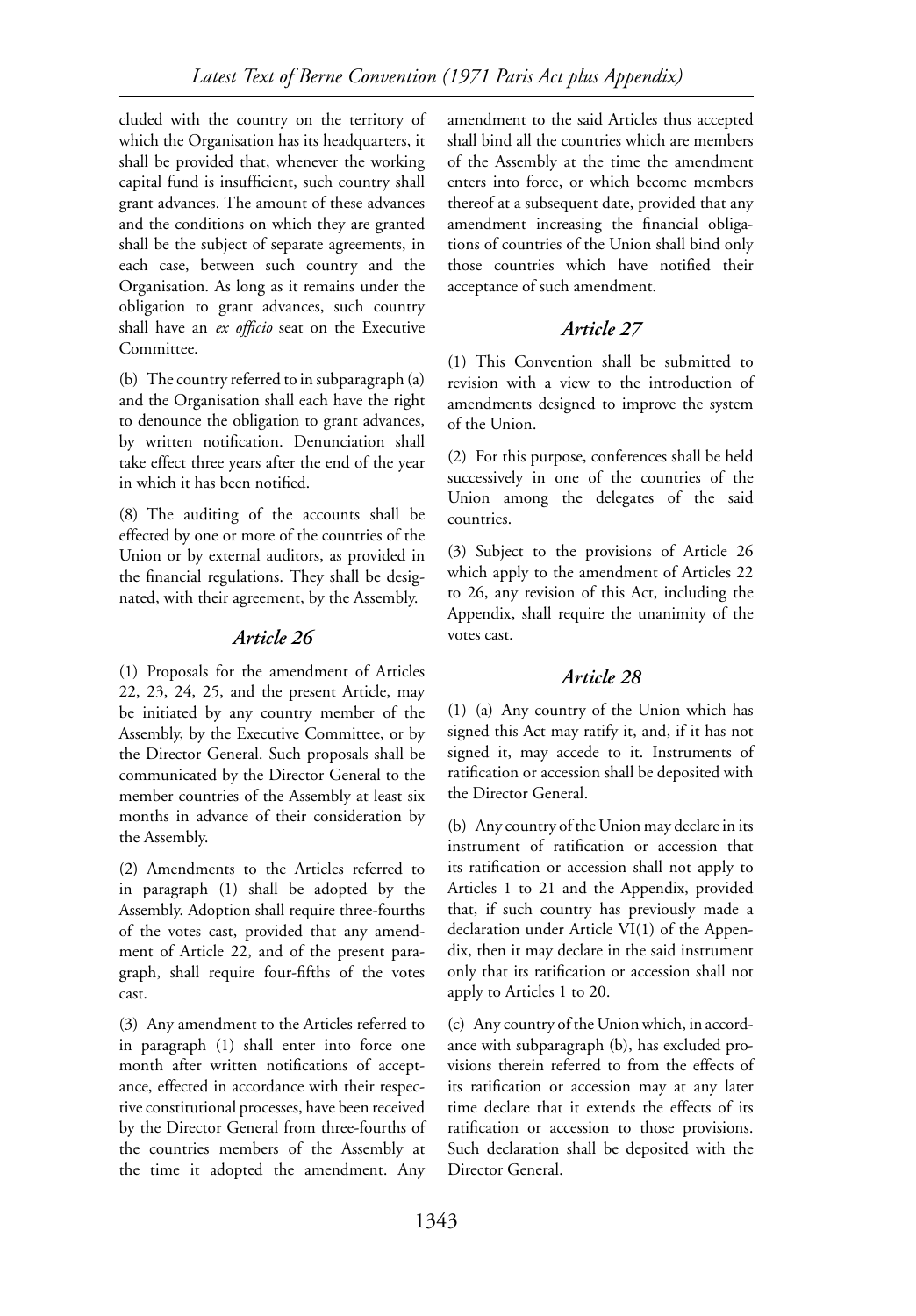(2) (a) Articles 1 to 21 and the Appendix shall enter into force three months after both of the following two conditions are fulfilled:

- (i) at least five countries of the Union have ratified or acceded to this Act without making a declaration under paragraph  $(1)(b)$ ,
- (ii) France, Spain, the United Kingdom of Great Britain and Northern Ireland, and the United States of America, have become bound by the Universal Copyright Convention as revised at Paris on July 24, 1971.

(b) The entry into force referred to in subparagraph (a) shall apply to those countries of the Union which, at least three months before the said entry into force, have deposited instruments of ratification or accession not containing a declaration under paragraph  $(1)(b)$ .

(c) With respect to any country of the Union not covered by subparagraph (b) and which ratifies or accedes to this Act without making a declaration under paragraph (1)(b), Articles 1 to 21 and the Appendix shall enter into force three months after the date on which the Director General has notified the deposit of the relevant instrument of ratification or accession, unless a subsequent date has been indicated in the instrument deposited. In the latter case, Articles 1 to 21 and the Appendix shall enter into force with respect to that country on the date thus indicated.

(d) The provisions of subparagraphs (a) to (c) do not affect the application of Article VI of the Appendix.

(3) With respect to any country of the Union which ratifies or accedes to this Act with or without a declaration made under paragraph (1)(b), Articles 22 to 38 shall enter into force three months after the date on which the Director General has notified the deposit of the relevant instrument of ratification or accession, unless a subsequent date has been indicated in the instrument deposited. In the latter case, Articles 22 to 38 shall enter into force with respect to that country on the date thus indicated.

## *Article 29*

(1) Any country outside the Union may accede to this Act and thereby become party to this Convention and a member of the Union. Instruments of accession shall be deposited with the Director General.

(2) (a) Subject to subparagraph (b), this Convention shall enter into force with respect to any country outside the Union three months after the date on which the Director General has notified the deposit of its instrument of accession, unless a subsequent date has been indicated in the instrument deposited. In the latter case, this Convention shall enter into force with respect to that country on the date thus indicated.

(b) If the entry into force according to subparagraph (a) precedes the entry into force of Articles 1 to 21 and the Appendix according to Article 28(2)(a), the said country shall, in the meantime, be bound, instead of by Articles 1 to 21 and the Appendix, by Articles 1 to 20 of the Brussels Act of this Convention.

# *Article 29bis*

Ratification of or accession to this Act by any country not bound by Articles 22 to 38 of the Stockholm Act of this Convention shall, for the sole purposes of Article 14(2) of the Convention establishing the Organisation, amount to ratification of or accession to the said Stockholm Act with the limitation set forth in Article 28(1)(b)(i) thereof.

#### *Article 30*

(1) Subject to the exceptions permitted by paragraph (2) of this Article, by Article 28(1)(b), by Article 33(2), and by the Appendix, ratification or accession shall automatically entail acceptance of all the provisions and admission to all the advantages of this Convention.

(2) (a) Any country of the Union ratifying or acceding to this Act may, subject to Article V(2) of the Appendix, retain the benefit of the reservations it has previously formulated on condition that it makes a declaration to that effect at the time of the deposit of its instrument of ratification or accession.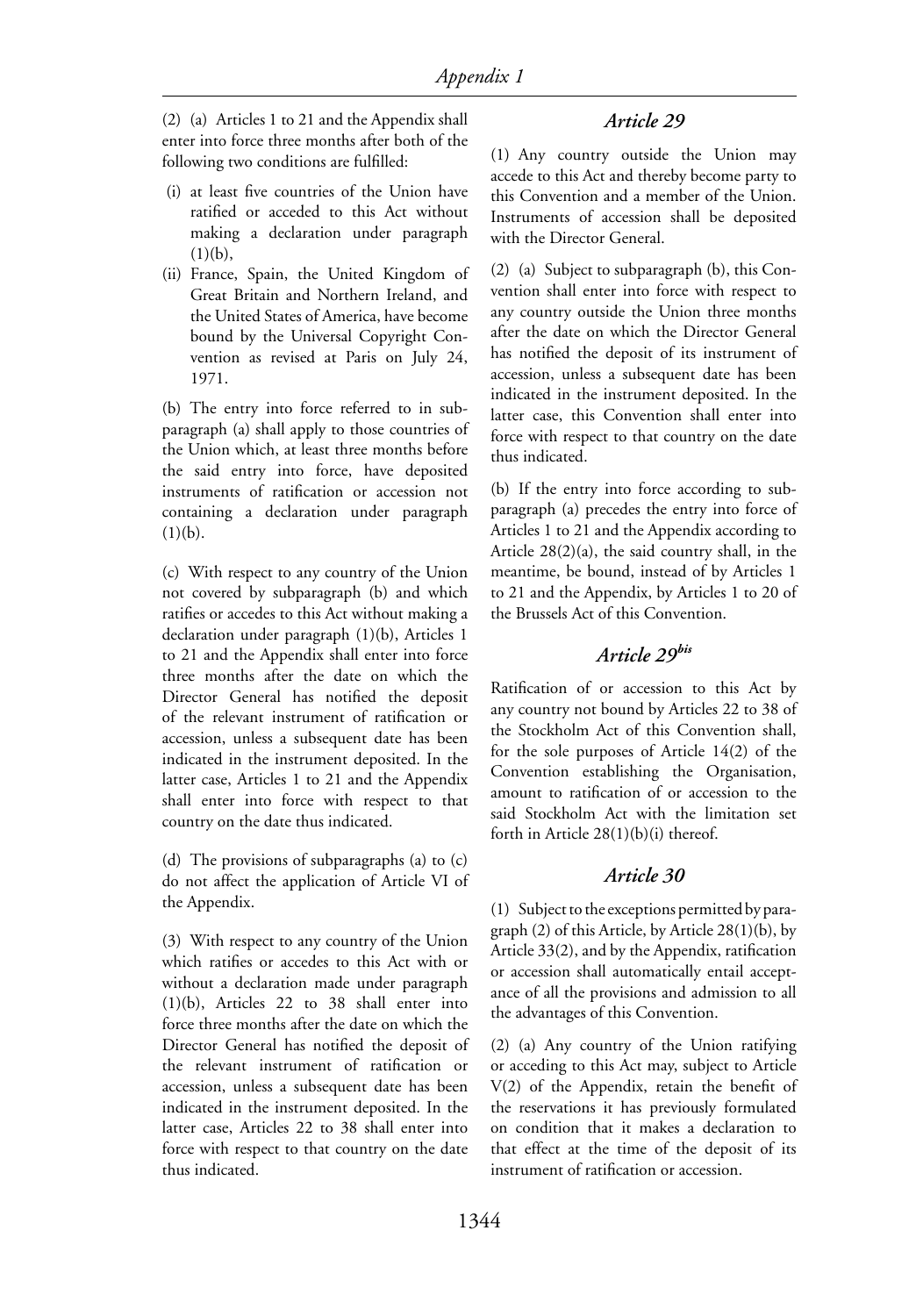(b) Any country outside the Union may declare, in acceding to this Convention and subject to Article V(2) of the Appendix, that it intends to substitute, temporarily at least, for Article 8 of this Act concerning the right of translation, the provisions of Article 5 of the Union Convention of 1886, as completed at Paris in 1896, on the clear understanding that the said provisions are applicable only to translations into a language in general use in the said country. Subject to Article  $I(6)(b)$  of the Appendix, any country has the right to apply, in relation to the right of translation of works whose country of origin is a country availing itself of such a reservation, a protection which is equivalent to the protection granted by the latter country.

(c) Any country may withdraw such reservations at any time by notification addressed to the Director General.

#### *Article 31*

(1) Any country may declare in its instrument of ratification or accession, or may inform the Director General by written notification at any time thereafter, that this Convention shall be applicable to all or part of those territories, designated in the declaration or notification, for the external relations of which it is responsible.

(2) Any country which has made such a declaration or given such a notification may, at any time, notify the Director General that this Convention shall cease to be applicable to all or part of such territories.

(3) (a) Any declaration made under paragraph (1) shall take effect on the same date as the ratification or accession in which it was included, and any notification given under that paragraph shall take effect three months after its notification by the Director General.

(b) Any notification given under paragraph (2) shall take effect twelve months after its receipt by the Director General.

(4) This Article shall in no way be understood as implying the recognition or tacit acceptance by a country of the Union of the factual situation concerning a territory to which this

Convention is made applicable by another country of the Union by virtue of a declaration under paragraph (1).

# *Article 32*

(1) This Act shall, as regards relations between the countries of the Union, and to the extent that it applies, replace the Berne Convention of 9 September 1886, and the subsequent Acts of revision. The Acts previously in force shall continue to be applicable, in their entirety or to the extent that this Act does not replace them by virtue of the preceding sentence, in relations with countries of the Union which do not ratify or accede to this Act.

(2) Countries outside the Union which become party to this Act shall, subject to paragraph (3), apply it with respect to any country of the Union not bound by this Act or which, although bound by this Act, has made a declaration pursuant to Article 28(1)(b). Such countries recognise that the said country of the Union, in its relations with them:

- (i) may apply the provisions of the most recent Act by which it is bound, and
- (ii) subject to Article I(6) of the Appendix, has the right to adapt the protection to the level provided for by this Act.

(3) Any country which has availed itself of any of the faculties provided for in the Appendix may apply the provisions of the Appendix relating to the faculty or faculties of which it has availed itself in its relations with any other country of the Union which is not bound by this Act, provided that the latter country has accepted the application of the said provisions.

# *Article 33*

(1) Any dispute between two or more countries of the Union concerning the interpretation or application of this Convention, not settled by negotiation, may, by any one of the countries concerned, be brought before the International Court of Justice by application in conformity with the Statute of the Court, unless the countries concerned agree on some other method of settlement. The country bringing the dispute before the Court shall inform the International Bureau; the International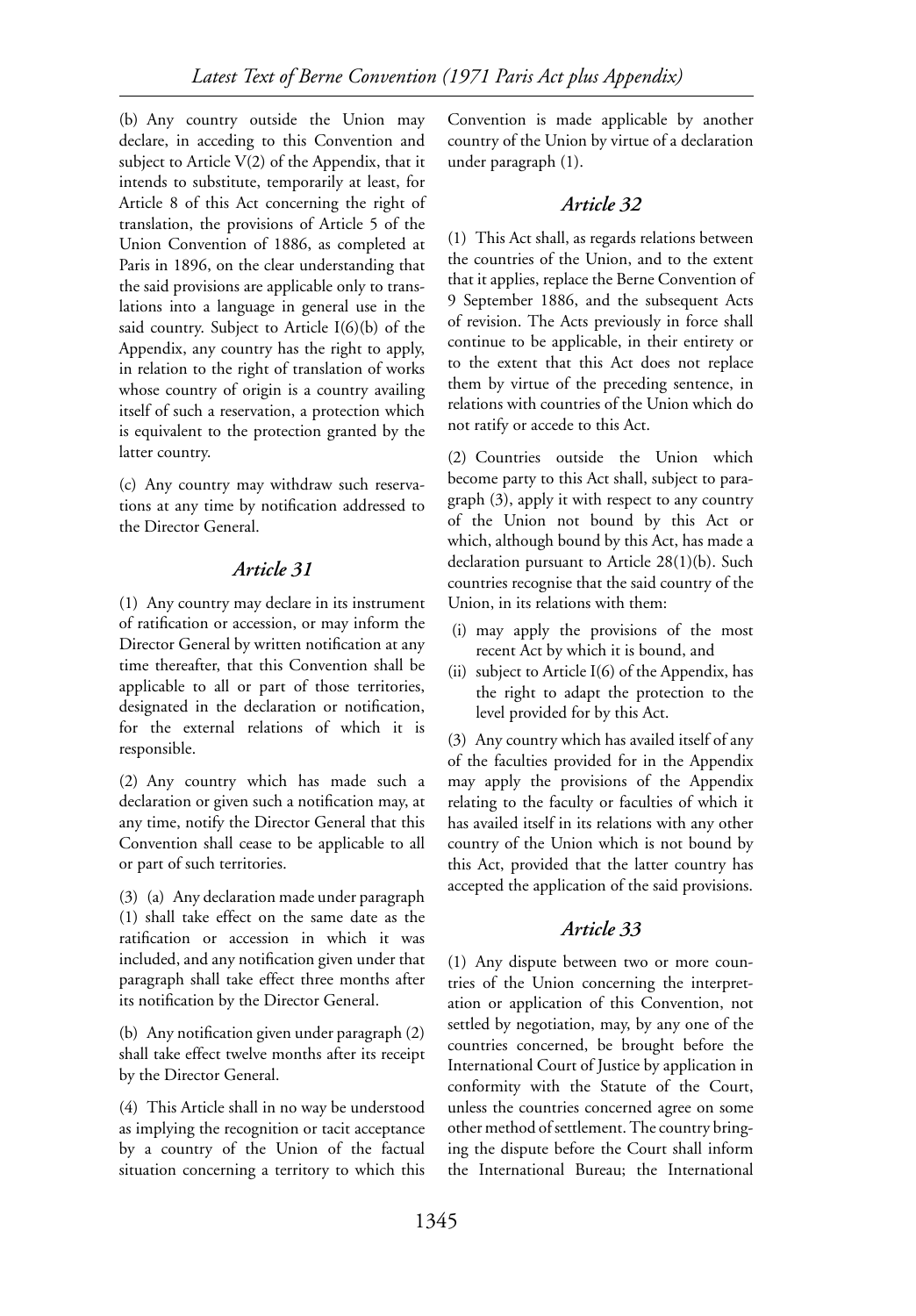Bureau shall bring the matter to the attention of the other countries of the Union.

(2) Each country may, at the time it signs this Act or deposits its instrument of ratification or accession, declare that it does not consider itself bound by the provisions of paragraph (1). With regard to any dispute between such country and any other country of the Union, the provisions of paragraph (1) shall not apply.

(3) Any country having made a declaration in accordance with the provisions of paragraph (2) may, at any time, withdraw its declaration by notification addressed to the Director General.

#### *Article 34*

(1) Subject to Article 29*bis*, no country may ratify or accede to earlier Acts of this Convention once Articles 1 to 21 and the Appendix have entered into force.

(2) Once Articles 1 to 21 and the Appendix have entered into force, no country may make a declaration under Article 5 of the Protocol Regarding Developing Countries attached to the Stockholm Act.

#### *Article 35*

(1) This Convention shall remain in force without limitation as to time.

(2) Any country may denounce this Act by notification addressed to the Director General. Such denunciation shall constitute also denunciation of all earlier Acts and shall affect only the country making it, the Convention remaining in full force and effect as regards the other countries of the Union.

(3) Denunciation shall take effect one year after the day on which the Director General has received the notification.

(4) The right of denunciation provided by this Article shall not be exercised by any country before the expiration of five years from the date upon which it becomes a member of the Union.

#### *Article 36*

(1) Any country party to this Convention undertakes to adopt, in accordance with its constitution, the measures necessary to ensure the application of this Convention.

(2) It is understood that, at the time a country becomes bound by this Convention, it will be in a position under its domestic law to give effect to the provisions of this Convention.

#### *Article 37*

(1) (a) This Act shall be signed in a single copy in the French and English languages and, subject to paragraph (2), shall be deposited with the Director General.

(b) Official texts shall be established by the Director General, after consultation with the interested Governments, in the Arabic, German, Italian, Portuguese and Spanish languages, and such other languages as the Assembly may designate.

(c) In case of differences of opinion on the interpretation of the various texts, the French text shall prevail.

(2) This Act shall remain open for signature until 31 January 1972. Until that date, the copy referred to in paragraph (1)(a) shall be deposited with the Government of the French Republic.

(3) The Director General shall certify and transmit two copies of the signed text of this Act to the Governments of all countries of the Union and, on request, to the Government of any other country.

(4) The Director General shall register this Act with the Secretariat of the United Nations.

(5) The Director General shall notify the Governments of all countries of the Union of signatures, deposits of instruments of ratification or accession and any declarations included in such instruments or made pursuant to Articles  $28(1)(c)$ ,  $30(2)(a)$  and (b), and  $33(2)$ , entry into force of any provisions of this Act, notifications of denunciation, and notifications pursuant to Articles  $30(2)(c)$ ,  $31(1)$  and  $(2)$ , 33(3), and 38(1), as well as the Appendix.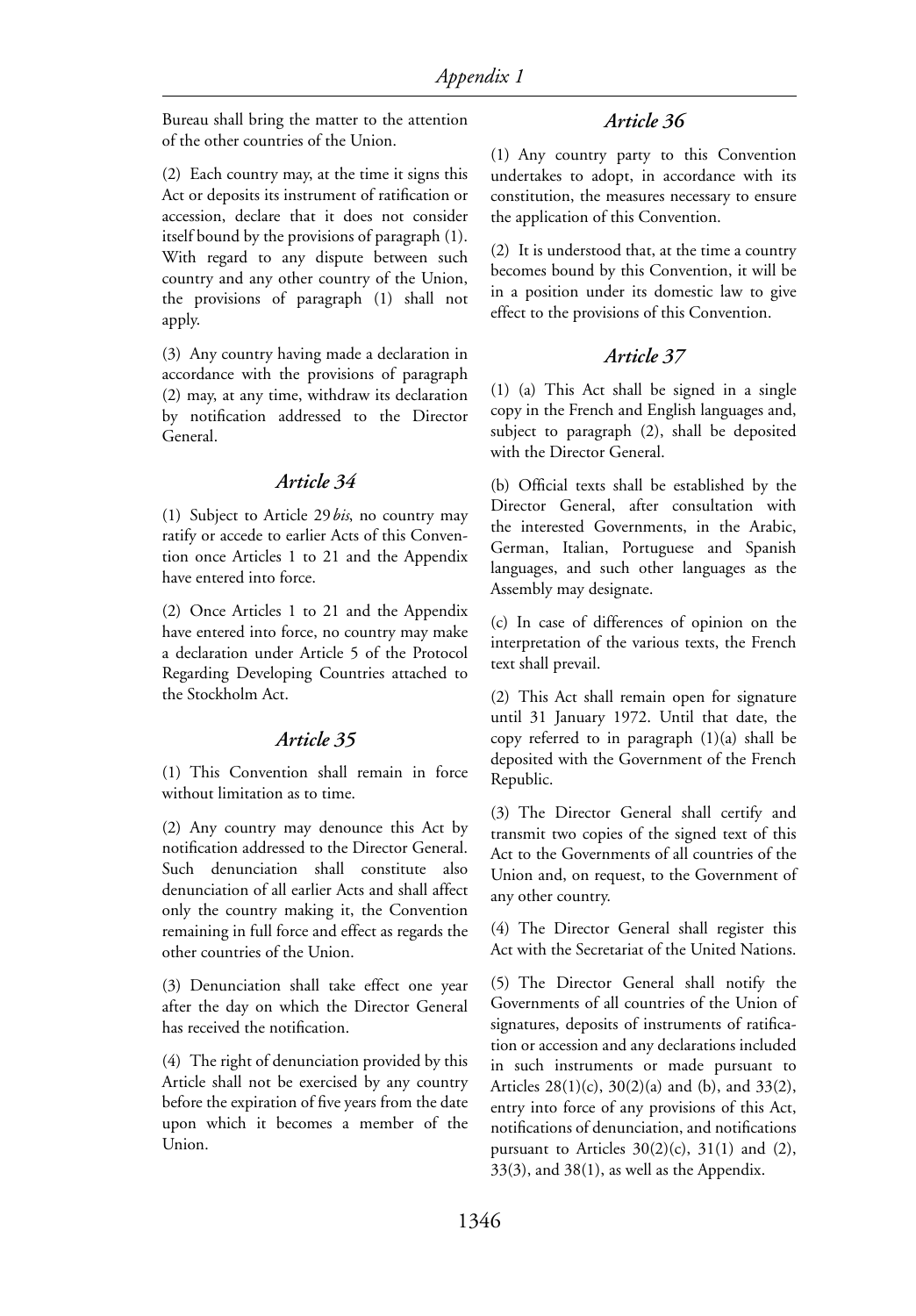## *Article 38*

(1) Countries of the Union which have not ratified or acceded to this Act and which are not bound by Articles 22 to 26 of the Stockholm Act of this Convention may, until 26 April 1975, exercise, if they so desire, the rights provided under the said Articles as if they were bound by them. Any country desiring to exercise such rights shall give written notification to this effect to the Director General; this notification shall be effective on the date of its receipt. Such countries shall be deemed to be members of the Assembly until the said date.

(2) As long as all the countries of the Union have not become Members of the Organisation, the International Bureau of the Organisation shall also function as the Bureau of the Union, and the Director General as the Director of the said Bureau.

(3) Once all the countries of the Union have become Members of the Organisation, the rights, obligations, and property, of the Bureau of the Union shall devolve on the International Bureau of the Organisation.

# **Appendix**

#### *Article I*

(1) Any country regarded as a developing country in conformity with the established practice of the General Assembly of the United Nations which ratifies or accedes to this Act, of which this Appendix forms an integral part, and which, having regard to its economic situation and its social or cultural needs, does not consider itself immediately in a position to make provision for the protection of all the rights as provided for in this Act, may, by a notification deposited with the Director General at the time of depositing its instrument of ratification or accession or, subject to Article V(1)(c), at any time thereafter, declare that it will avail itself of the faculty provided for in Article II, or of the faculty provided for in Article III, or of both of those faculties. It may, instead of availing itself of the faculty provided for in Article II, make a declaration according to Article  $V(1)(a)$ .

(2) (a) Any declaration under paragraph (1) notified before the expiration of the period of ten years from the entry into force of Articles 1 to 21 and this Appendix according to Article 28(2) shall be effective until the expiration of the said period. Any such declaration may be renewed in whole or in part for periods of ten years each by a notification deposited with the Director General not more than fifteen months and not less than three months before the expiration of the ten-year period then running.

(b) Any declaration under paragraph (1) notified after the expiration of the period of ten years from the entry into force of Articles 1 to 21 and this Appendix according to Article 28(2) shall be effective until the expiration of the ten-year period then running. Any such declaration may be renewed as provided for in the second sentence of subparagraph (a).

(3) Any country of the Union which has ceased to be regarded as a developing country as referred to in paragraph (1) shall no longer be entitled to renew its declaration as provided in paragraph (2), and, whether or not in formally withdraws its declaration, such country shall be precluded from availing itself of the facilities referred to in paragraph (1) from the expiration of the ten-year period then running or from the expiration of a period of three years after it has ceased to be regarded as a developing country, whichever period expires later.

(4) Where, at the time when the declaration made under paragraph (1) or (2) ceases to be effective, there are copies in stock which were made under a licence granted by virtue of this Appendix, such copies may continue to be distributed until their stock is exhausted.

(5) Any country which is bound by the provisions of this Act and which has deposited a declaration or a notification in accordance with Article 31(1) with respect to the application of this Act to a particular territory, the situation of which can be regarded as analogous to that of the countries referred to in paragraph (1), may, in respect of such territory, make the declaration referred to in paragraph (1) and the notification of renewal referred to in paragraph (2). As long as such declaration or notification remains in effect, the provisions of this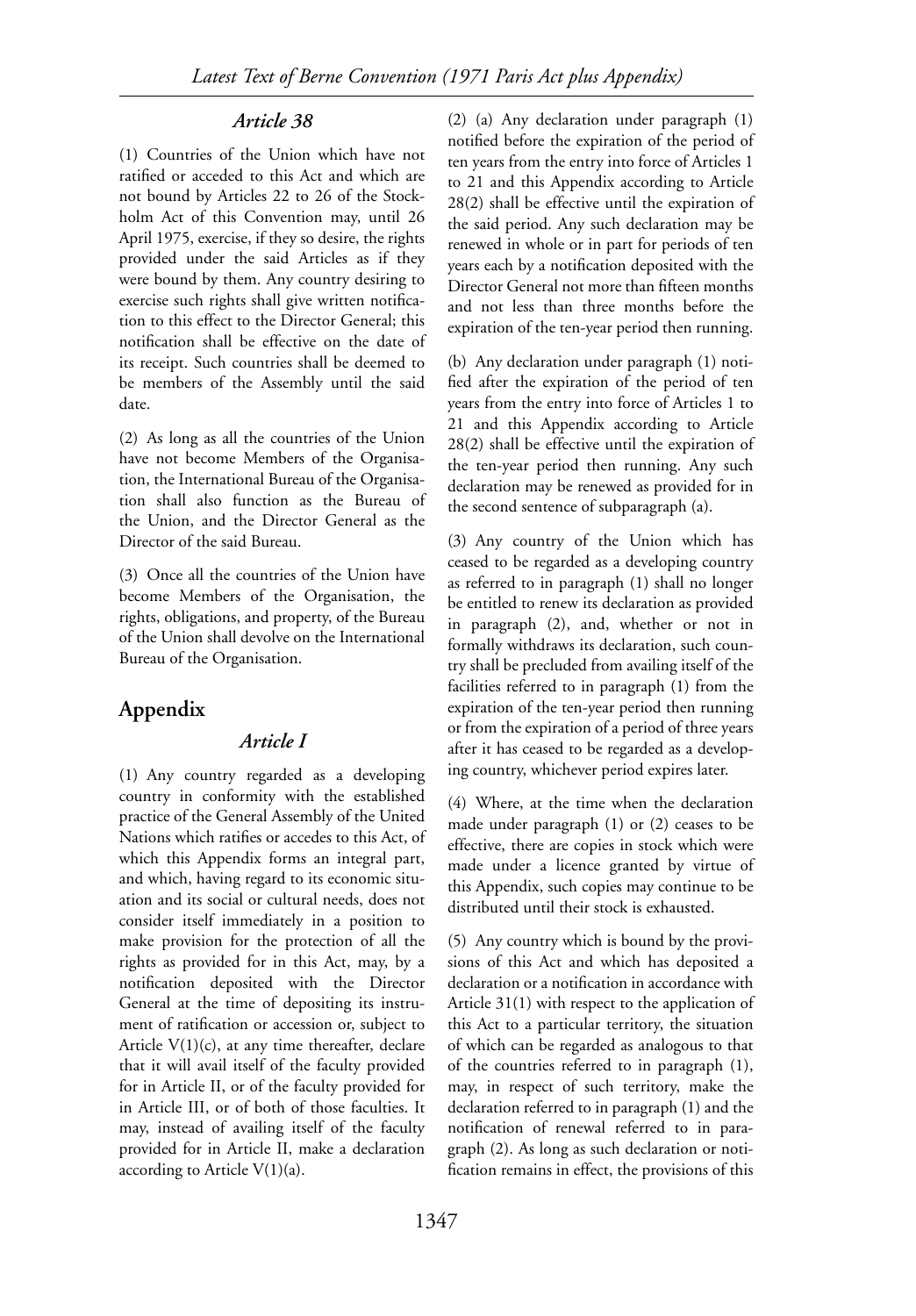Appendix shall be applicable to the territory in respect of which it was made.

(6) (a) The fact that a country avails itself of any of the faculties referred to in paragraph (1) does not permit another country to give less protection to works of which the country of origin is the former country than it is obliged to grant under Articles 1 to 20.

(b) The right to apply reciprocal treatment provided for in Article 30(2)(b), second sentence, shall not, until the date on which the period applicable under Article I(3) expires, be exercised in respect of works the country of origin of which is a country which has made a declaration according to Article V(1)(a).

#### *Article II*

(1) Any country which has declared that it will avail itself of the faculty provided for in this Article shall be entitled, so far as works published in printed or analogous forms of reproduction are concerned, to substitute for the exclusive right of translation provided for in Article 8 a system of non-exclusive and nontransferable licences, granted by the competent authority under the following conditions and subject to Article IV.

(2) (a) Subject to paragraph (3), if, after the expiration of a period of three years, or of any longer period determined by the national legislation of the said country, commencing on the date of the first publication of the work, a translation of such work has not been published in a language in general use in that country by the owner of the right of translation, or with his authorisation, any national of such country may obtain a licence to make a translation of the work in the said language and publish the translation in printed or analogous forms of reproduction.

(b) A licence under the conditions provided for in this Article may also be granted if all the editions of the translation published in the language concerned are out of print.

(3) (a) In the case of translations into a language which is not in general use in one or more developed countries which are members of the Union, a period of one year shall be substituted for the period of three years referred to in paragraph (2)(a).

(b) Any country referred to in paragraph (1) may, with the unanimous agreement of the developed countries which are members of the Union and in which the same language is in general use, substitute, in the case of translations into that language, for the period of three years referred to in paragraph (2)(a) a shorter period as determined by such agreement but not less than one year. However, the provisions of the foregoing sentence shall not apply where the language in question is English, French or Spanish. The Director General shall be notified of any such agreement by the Governments which have concluded it.

(4) (a) No licence obtainable after three years shall be granted under this Article until a further period of six months has elapsed, and no licence obtainable after one year shall be granted under this Article until a further period of nine months has elapsed

- (i) from the date on which the applicant complies with the requirements mentioned in Article IV(1), or
- (ii) where the identity or the address of the owner of the right of translation is unknown, from the date on which the applicant sends, as provided for in Article IV(2), copies of his application submitted to the authority competent to grant the licence.

(b) If, during the said period of six or nine months, a translation in the language in respect of which the application was made is published by the owner of the right of translation or with his authorisation, no licence under this Article shall be granted.

(5) Any licence under this Article shall be granted only for the purpose of teaching, scholarship or research.

(6) If a translation of a work is published by the owner of the right of translation or with his authorisation at a price reasonably related to that normally charged in the country for comparable works, any licence granted under this Article shall terminate if such translation is in the same language and with substantially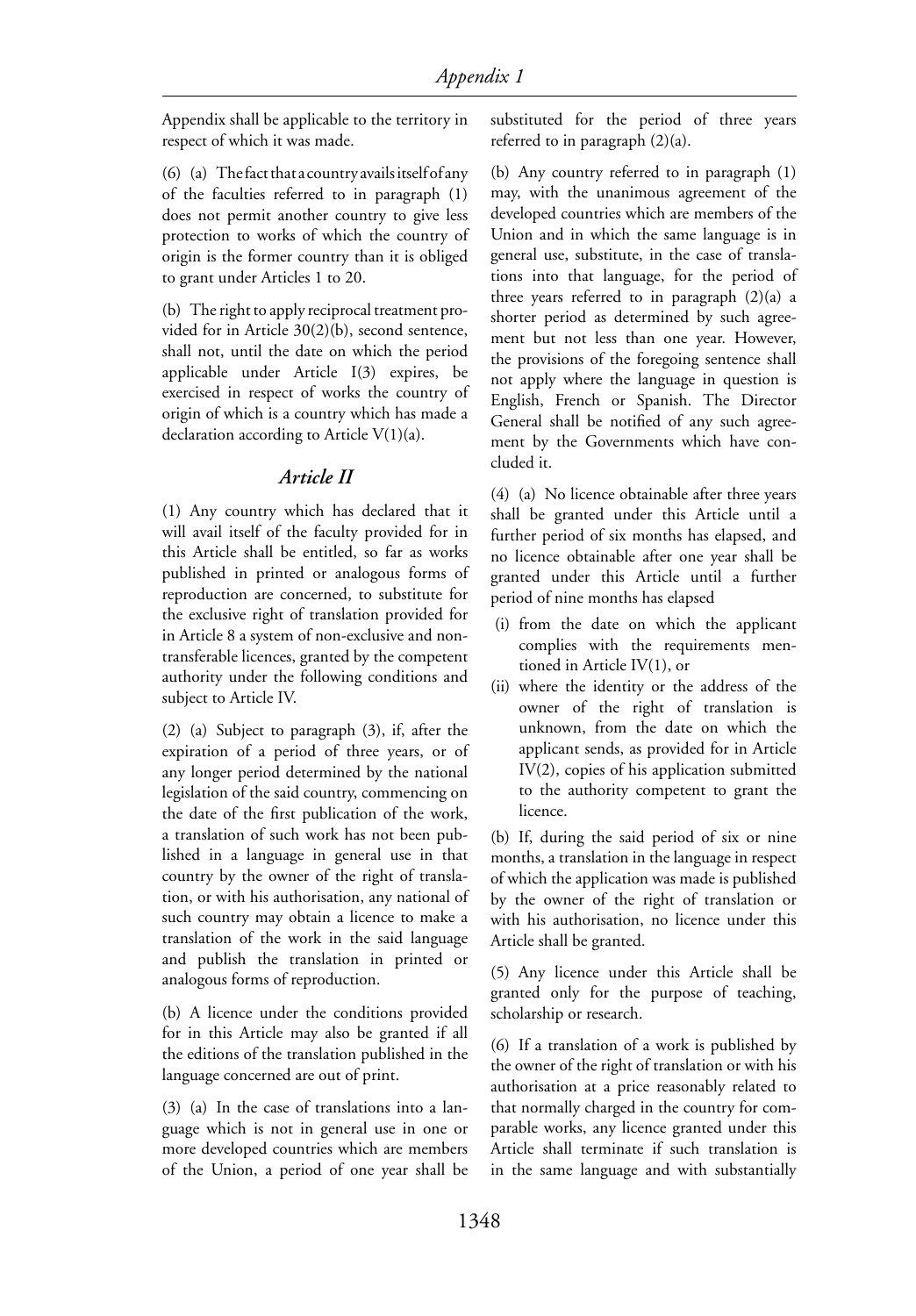the same content as the translation published under the licence. Any copies already made before the licence terminates may continue to be distributed until their stock is exhausted.

(7) For works which are composed mainly of illustrations, a licence to make and publish a translation of the text and to reproduce and publish the illustrations may be granted only if the conditions of Article III are also fulfilled.

(8) No licence shall be granted under this Article when the author has withdrawn from circulation all copies of his work.

(9) (a) A licence to make a translation of a work which has been published in printed or analogous forms of reproduction may also be granted to any broadcasting organisation having its headquarters in a country referred to in paragraph (1), upon an application made to the competent authority of that country by the said organisation, provided that all of the following conditions are met:

- (i) the translation is made from a copy made and acquired in accordance with the laws of the said country;
- (ii) the translation is only for use in broadcasts intended exclusively for teaching or for the dissemination of the results of specialised technical or scientific research to experts in a particular profession;
- (iii) the translation is used exclusively for the purposes referred to in condition (ii) through broadcasts made lawfully and intended for recipients on the territory of the said country, including broadcasts made through the medium of sound or visual recordings lawfully and exclusively made for the purpose of such broadcasts;
- (iv) all uses made of the translation are without any commercial purpose.

(b) Sound or visual recordings of a translation which was made by a broadcasting organisation under a licence granted by virtue of this paragraph may, for the purposes and subject to the conditions referred to in subparagraph (a) and with the agreement of that organisation, also be used by any other broadcasting organisation having its headquarters in the country whose competent authority granted the licence in question.

(c) Provided that all of the criteria and conditions set out in subparagraph (a) are met, a licence may also be granted to a broadcasting organisation to translate any text incorporated in an audio-visual fixation where such fixation was itself prepared and published for the sole purpose of being used in connection with systematic instructional activities.

(d) Subject to subparagraphs (a) to (c), the provisions of the preceding paragraphs shall apply to the grant and exercise of any licence granted under this paragraph.

#### *Article III*

(1) Any country which has declared that it will avail itself of the faculty provided for in this Article shall be entitled to substitute for the exclusive right of reproduction provided for in Article 9 a system of non-exclusive and nontransferable licences, granted by the competent authority under the following conditions and subject to Article IV.

(2) (a) If, in relation to a work to which this Article applies by virtue of paragraph (7), after the expiration of

- (i) the relevant period specified in paragraph (3), commencing on the date of first publication of a particular edition of the work, or
- (ii) any longer period determined by national legislation of the country referred to in paragraph (1), commencing on the same date,

copies of such edition have not been distributed in that country to the general public or in connection with systematic instructional activities, by the owner of the right of reproduction or with his authorisation, at a price reasonably related to that normally charged in the country for comparable works, any national of such country may obtain a licence to reproduce and publish such edition at that or a lower price for use in connection with systematic instructional activities.

(b) A licence to reproduce and publish an edition which has been distributed as described in subparagraph (a) may also be granted under the conditions provided for in this Article if, after the expiration of the applicable period,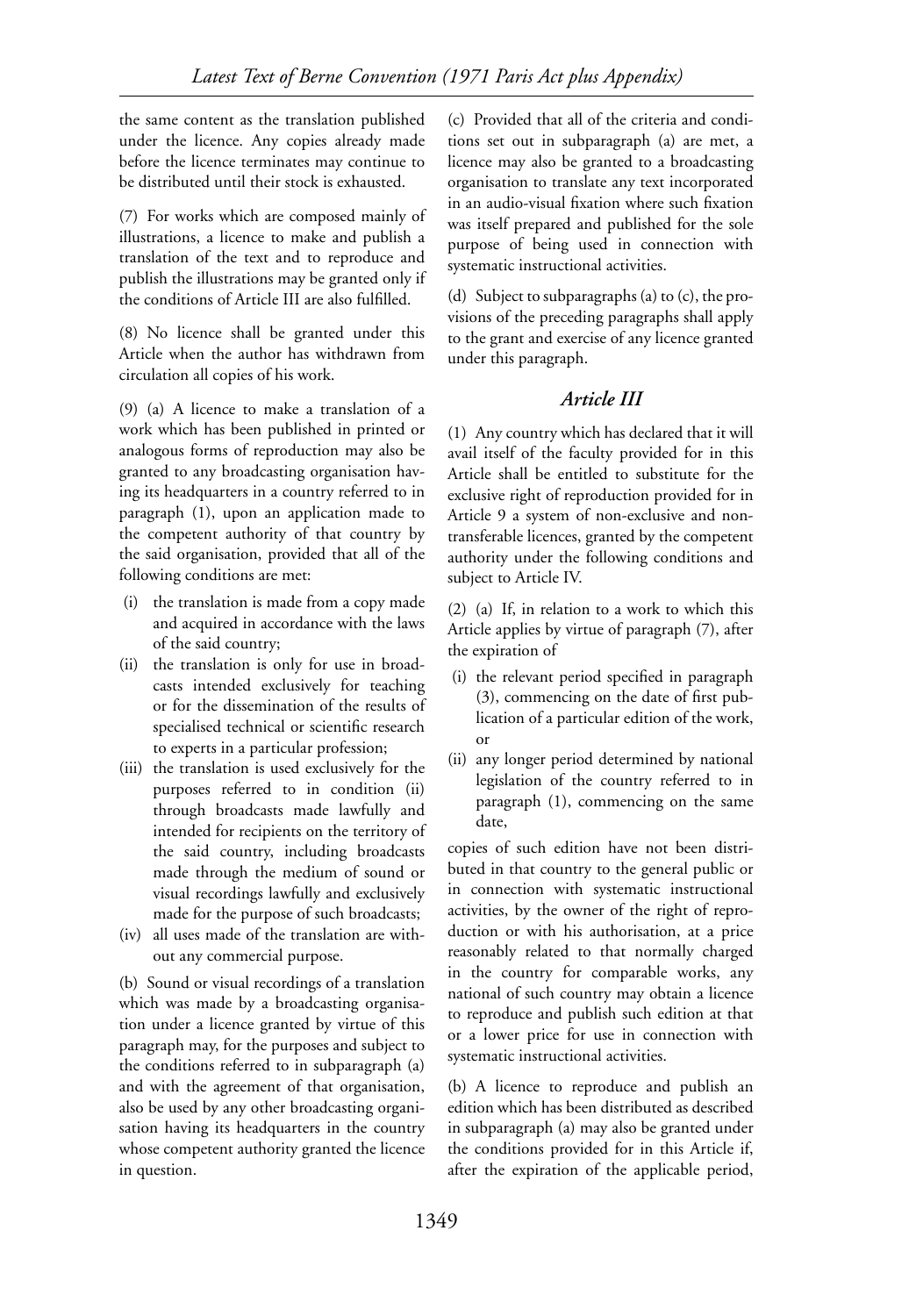no authorised copies of that edition have been on sale for a period of six months in the country concerned to the general public or in connection with systematic instructional activities at a price reasonably related to that normally charged in the country for comparable works.

(3) The period referred to in paragraph  $(2)(a)(i)$  shall be five years, except that

- (i) for works of the natural and physical sciences, including mathematics, and of technology, the period shall be three years;
- (ii) for works of fiction, poetry, drama and music, and for art books, the period shall be seven years.

(4) (a) No licence obtainable after three years shall be granted under this Article until a period of six months has elapsed.

- (i) from the date on which the applicant complies with the requirements mentioned in Article IV(1), or
- (ii) where the identity or the address of the owner of the right of reproduction is unknown, from the date on which the applicant sends, as provided for in Article IV(2), copies of his application submitted to the authority competent to grant the licence.

(b) Where licences are obtainable after other periods and Article IV(2) is applicable, no licence shall be granted until a period of three months has elapsed from the date of the dispatch of the copies of the application.

(c) If, during the period of six or three months referred to in subparagraphs (a) and (b), a distribution as described in paragraph (2)(a) has taken place, no licence shall be granted under this Article.

(d) No licence shall be granted if the author has withdrawn from circulation all copies of the edition for the reproduction and publication of which the licence has been applied for.

(5) A licence to reproduce and publish a translation of a work shall not be granted under this Article in the following cases:

(i) where the translation was not published by the owner of the right of translation or with this authorisation, or

(ii) where the translation is not in a language in general use in the country in which the licence is applied for.

(6) If copies of an edition of a work are distributed in the country referred to in paragraph (1) to the general public or in connection with systematic instructional activities, by the owner of the right of reproduction or with his authorisation, at a price reasonably related to that normally charged in the country for comparable works, any licence granted under this Article shall terminate if such edition is in the same language and with substantially the same content as the edition which was published under the said licence. Any copies already made before the licence terminates may continue to be distributed until their stock is exhausted.

(7) (a) Subject to subparagraph (b), the works to which this Article applies shall be limited to works published in printed or analogous forms of reproduction.

(b) This Article shall also apply to the reproduction in audio-visual form of lawfully made audio-visual fixations including any protected works incorporated therein and to the translation of any incorporated text into a language in general use in the country in which the licence is applied for, always provided that the audio-visual fixations in question were prepared and published for the sole purpose of being used in connection with systematic instructional activities.

#### *Article IV*

(1) A licence under Article II or Article III may be granted only if the applicant, in accordance with the procedure of the country concerned, establishes either that he has requested, and has been denied, authorisation by the owner of the right to make and publish the translation or to reproduce and publish the edition, as the case may be, or that, after due diligence on his part, he was unable to find the owner of the right. At the same time as making the request, the applicant shall inform any national or international information centre referred to in paragraph (2).

(2) If the owner of the right cannot be found, the applicant for a licence shall send, by regis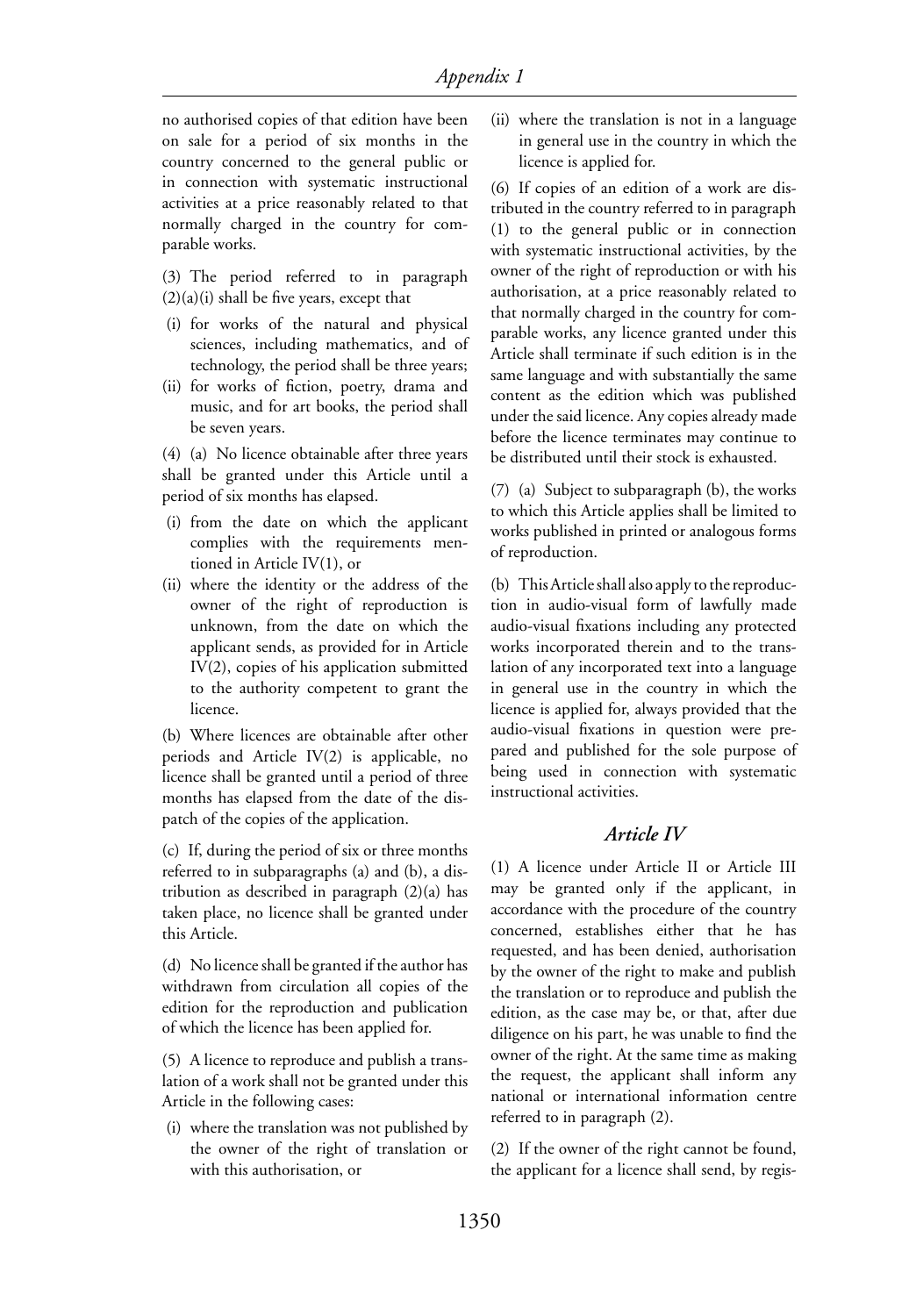tered airmail, copies of his application, submitted to the authority competent to grant the licence, to the publisher whose name appears on the work and to any national or international information centre which may have been designated, in a notification to that effect deposited with the Director General, by the Government of the country in which the publisher is believed to have his principal place of business.

(3) The name of the author shall be indicated on all copies of the translation or reproduction published under a licence granted under Article II or Article III. The title of the work shall appear on all such copies. In the case of a translation, the original title of the work shall appear in any case on all the said copies.

(4) (a) No licence granted under Article II or Article III shall extend to the export of copies, and any such licence shall be valid only for publication of the translation or of the reproduction, as the case may be, in the territory of the country in which it has been applied for.

(b) For the purposes of subparagraph (a), the notion of export shall include the sending of copies from any territory to the country which, in respect of that territory, has made a declaration under Article I(5).

(c) Where a governmental or other public entity of a country which has granted a licence to make a translation under Article II into a language other than English, French or Spanish sends copies of a translation published under such licence to another country, such sending of copies shall not, for the purposes of subparagraph(a), be considered to constitute export if all of the following conditions are met:

- (i) the recipients are individuals who are nationals of the country whose competent authority has granted the licence, or organisations grouping such individuals;
- (ii) the copies are to be used only for the purpose of teaching, scholarship or research;
- (iii) the sending of the copies and their subsequent distribution to recipients is without any commercial purpose; and

(iv) the country to which the copies have been sent has agreed with the country whose competent authority has granted the licence to allow the receipt, or distribution, or both, and the Director General has been notified of the agreement by the Government of the country in which the license has been granted.

(5) All copies published under a licence granted by virtue of Article II or Article III shall bear a notice in the appropriate language stating that the copies are available for distribution only in the country or territory to which the said licence applies.

(6) (a) Due provision shall be made at the national level to ensure

- (i) that the licence provides, in favour of the owner of the right of translation or of reproduction, as the case may be, for just compensation that is consistent with standards of royalties normally operating on licences freely negotiated between persons in the two countries concerned, and
- (ii) payment and transmittal of the compensation: should national currency regulations intervene, the competent authority shall make all efforts, by the use of international machinery, to ensure transmittal in internationally convertible currency or its equivalent.

(b) Due provision shall be made by national legislation to ensure a correct translation of the work, or an accurate reproduction of the particular edition, as the case may be.

# *Article V*

(1) (a) Any country entitled to make a declaration that it will avail itself of the faculty provided for in Article II may, instead, at the time of ratifying or acceding to this Act:

- (i) if it is a country to which Article  $30(2)(a)$ applies, make a declaration under that provision as far as the right of translation is concerned;
- (ii) if it is a country to which Article  $30(2)(a)$ does not apply, and even if it is not a country outside the Union, make a declaration as provided for in Article 30(2)(b), first sentence.